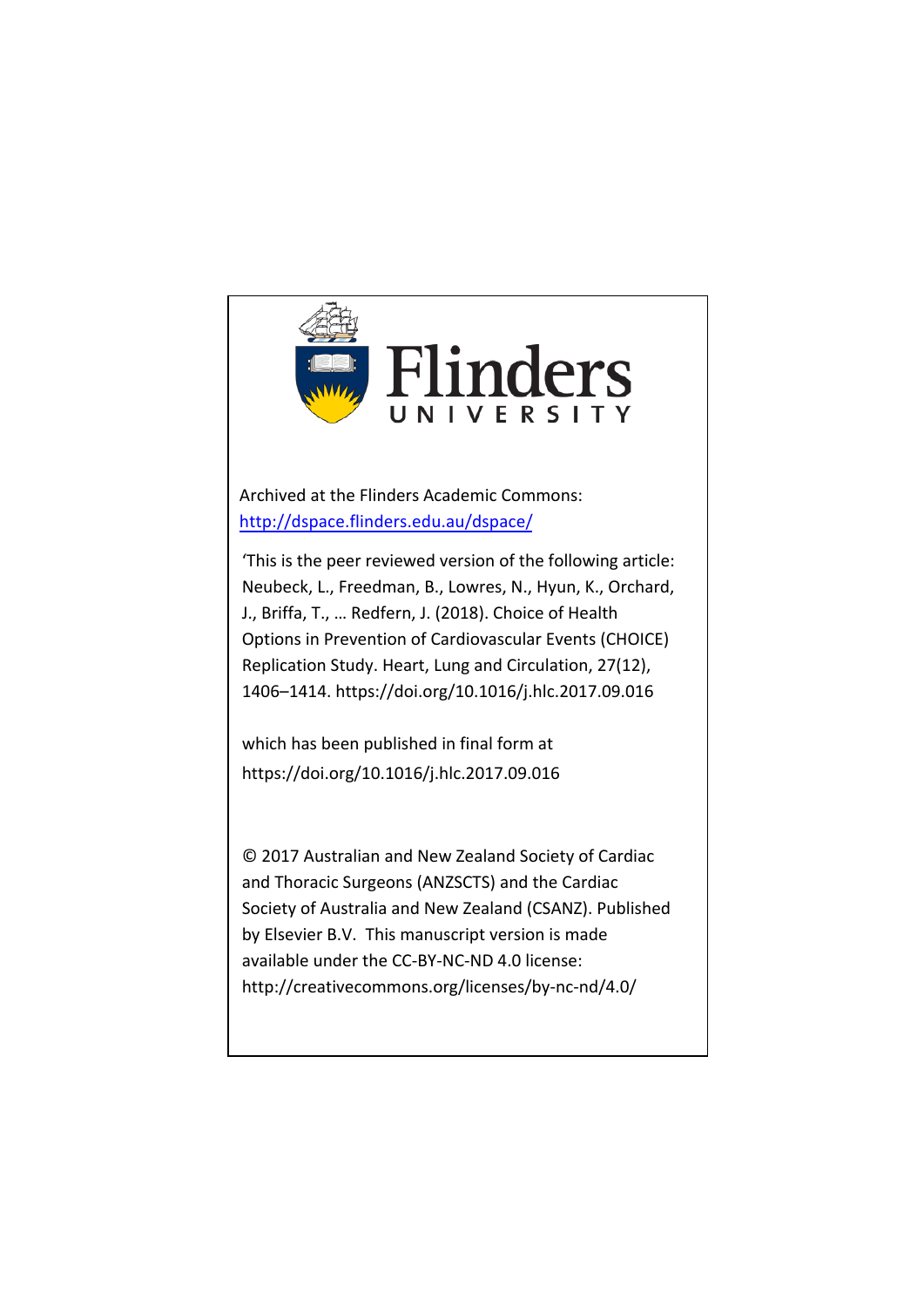### Accepted Manuscript

Title: Choice of Health Options In prevention of Cardiovascular Events (CHOICE) Replication Study Two-Year Follow-Up: Is An Extended Program Beneficial?

Authors: Lis Neubeck PhD, Ben Freedman PhD, Nicole Lowres PhD, Karice Hyun, Jessica Orchard MPH, Tom Briffa PhD, Adrian Bauman PhD, Kris Rogers PhD, Julie Redfern PhD

| PII:       | S1443-9506(17)31445-2                     |
|------------|-------------------------------------------|
| DOI:       | https://doi.org/10.1016/j.hlc.2017.09.016 |
| Reference: | <b>HLC 2503</b>                           |

To appear in:

| Received date: | 19-5-2017 |
|----------------|-----------|
| Revised date:  | 8-9-2017  |
| Accepted date: | 25-9-2017 |

Please cite this article as: Neubeck Lis, Freedman Ben, Lowres Nicole, Hyun Karice, Orchard Jessica, Briffa Tom, Bauman Adrian, Rogers Kris, Redfern Julie.Choice of Health Options In prevention of Cardiovascular Events (CHOICE) Replication Study Two-Year Follow-Up: Is An Extended Program Beneficial?.*Heart, Lung and Circulation* <https://doi.org/10.1016/j.hlc.2017.09.016>

This is a PDF file of an unedited manuscript that has been accepted for publication. As a service to our customers we are providing this early version of the manuscript. The manuscript will undergo copyediting, typesetting, and review of the resulting proof before it is published in its final form. Please note that during the production process errors may be discovered which could affect the content, and all legal disclaimers that apply to the journal pertain.

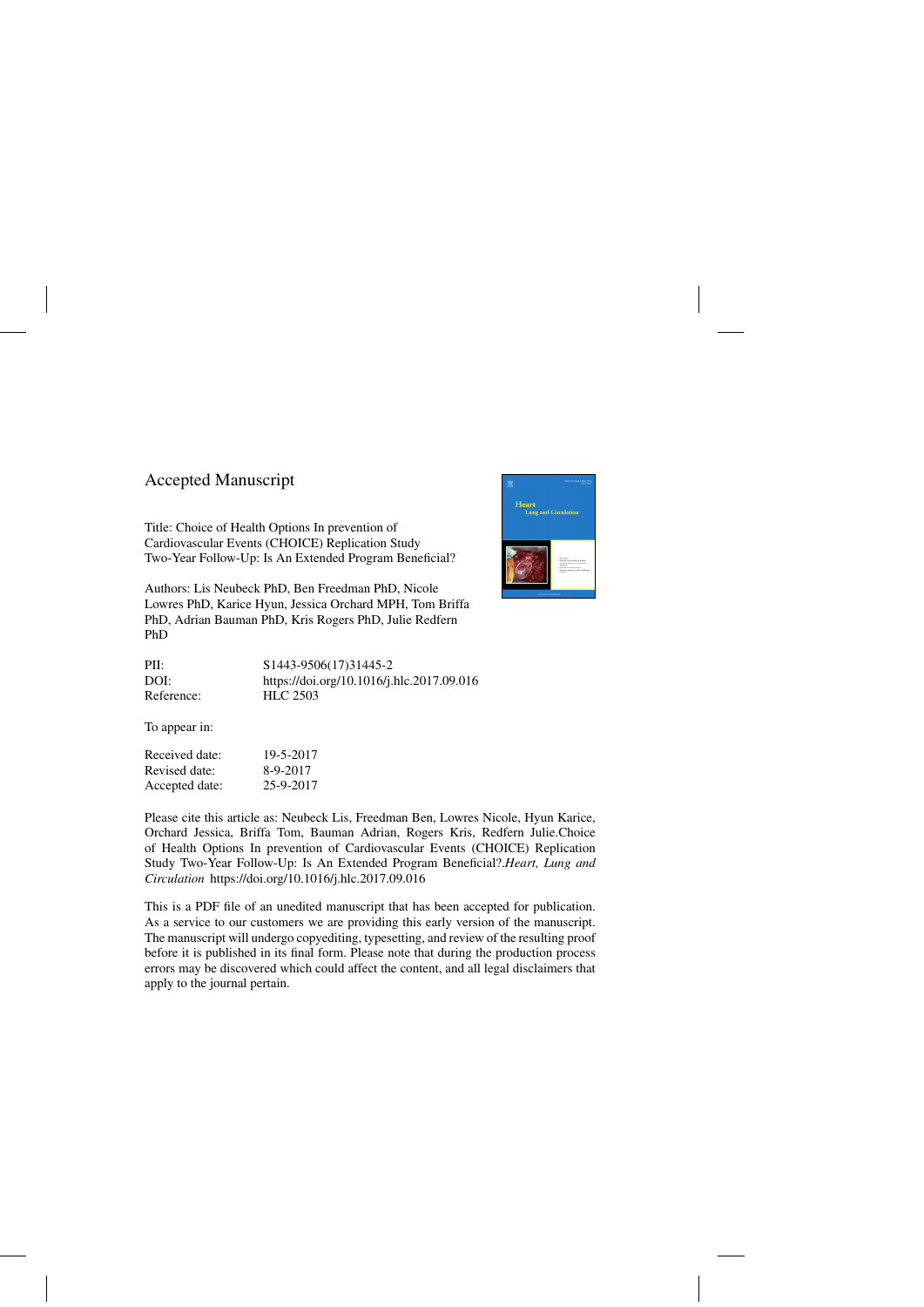### **Choice of Health Options In prevention of Cardiovascular Events (CHOICE) Replication Study Two-Year Follow-Up: Is An Extended Program Beneficial?**

Lis Neubeck, PhD<sup>a,b,c,d</sup>, Ben Freedman, PhD<sup>e,f,g</sup>, Nicole Lowres, PhD<sup>b,e</sup>, Karice Hyun<sup>d,f</sup>, Jessica Orchard, MPH<sup>h</sup>, Tom Briffa, PhD<sup>i</sup>, Adrian Bauman, PhD<sup>g,h</sup>, Kris Rogers, PhD<sup>d</sup>, Julie Redfern, PhD<sup>d,f</sup>

aSchool of Health and Social Care, Edinburgh Napier University, Edinburgh, Scotland

<sup>b</sup>Sydney Nursing School, University of Sydney, Sydney, NSW, Australia

<sup>c</sup>School of Nursing & Midwifery, Faculty of Medicine, Nursing and Health Sciences, Flinders University, Adelaide, SA, Australia

<sup>d</sup>The George Institute for Global Health, Sydney, NSW, Australia

<sup>e</sup>Heart Research Institute, University of Sydney, Sydney, NSW, Australia

<sup>f</sup>Sydney Medical School, University of Sydney, Sydney, NSW, Australia

<sup>g</sup>Dept of Cardiology and ANZAC Research Institute, University of Sydney, Sydney, NSW, Australia

hSchool of Public Health, University of Sydney, Sydney, NSW, Australia

<sup>i</sup>School of Population Health, University of Western Australia, Sydney, NSW, Australia

### **Corresponding author:**

Professor Lis Neubeck Edinburgh Napier University Sighthill Campus Edinburgh EH11 4BN Mobile: +44 7491522050 [l.neubeck@napier.ac.uk](mailto:l.neubeck@napier.ac.uk)

### **ABSTRACT**

**Background:** Globally, attendance at cardiac rehabilitation (CR) is between 15 and 30%. Alternative models of individualised care are recommended to promote participation in CR, however there has been no prospective testing of different durations of such models. We aimed to replicate the previously proven Choice of Health Options In prevention of Cardiovascular Events (CHOICE) intervention, and to determine if an extended version (CHOICE*plus*) would confer additional benefits.

**Methods:** Acute coronary syndrome (ACS) survivors not accessing centre-based CR (n=203) were randomised to CHOICE for 3 months (n = 100) or CHOICE*plus* for 24 months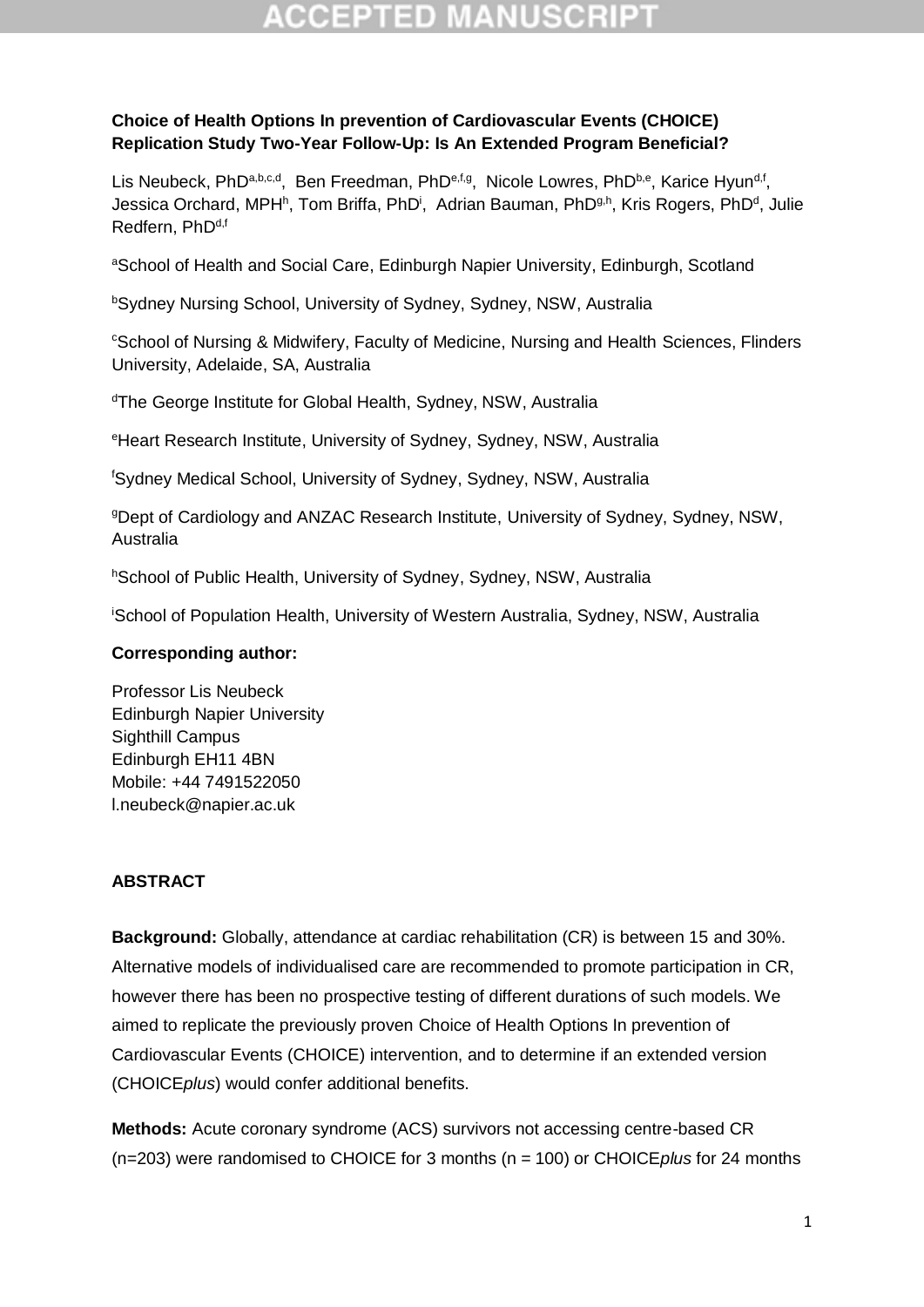(n = 103) at four urban hospitals. The program comprised telephone-based tailored riskfactor reduction.

**Results:** CHOICE and CHOICE*plus* were equivalent demographically and in risk profile at baseline. At 24 months, lipid profiles improved significantly and fewer patients had ≥3 risk factors above target compared to baseline in both groups. There were no significant differences between groups.

**Conclusions**: The 24-month CHOICE*plus* program did not confer additional benefit above the brief 3-month CHOICE intervention. However, participation in **either** CHOICE and CHOICE*plus* significantly improved cardiovascular risk profile in ACS survivors. Importantly, the study was feasible, and the intervention translated readily across four hospitals. Overall, this study adds to the existing evidence for brief individualised approaches to CR.

**Keywords**: Secondary prevention, Telehealth, Cardiac rehabilitation

### **INTRODUCTION**

Attendance at a formal secondary prevention program, usually termed cardiac rehabilitation (CR), includes evidence-based strategies that have been demonstrated to lower cardiovascular risk factors, improve quality of life and decrease morbidity and mortality and is recommended in national and international guidelines for all patients after a cardiac event. <sup>1</sup> However, formal prevention programs are typically time-limited, facility-based and conducted in groups, in a model largely unchanged for decades.<sup>2</sup> Globally, attendance at CR is consistently low. $3$ , 4 Most recently, an Australia-wide audit identified that only 46% of patients presenting to hospital with an acute coronary syndrome (ACS) are referred to CR, with only 27% receiving optimal preventive care.<sup>5</sup> Concern over poor referral and attendance at facility-based CR has led to the evolution of new models to increase access to effective secondary prevention.<sup>6</sup>

Alternative models of individualised care include telephone-based models such as Coaching patient On Achieving Cardiovascular Health (COACH)<sup>7</sup> and Choice of Health Options In prevention of Cardiovascular Events (CHOICE).<sup>8</sup> There is considerable variation in the length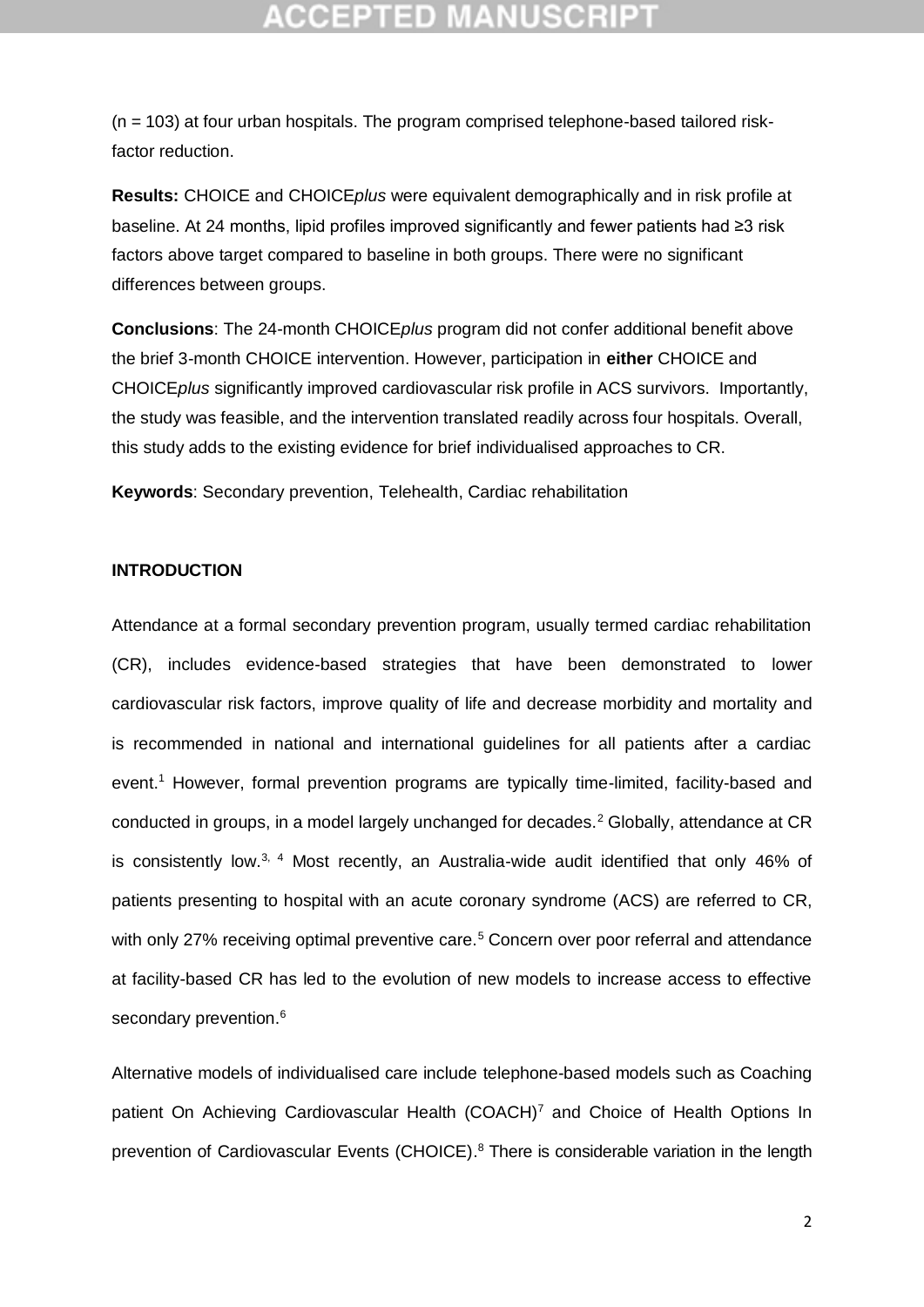and intensity of delivery of these individualised programs.<sup>9</sup> CHOICE was a brief 3-month intervention, which focussed on establishing an ongoing therapeutic alliance between patients and health professionals, where patients are active partners in managing their disease.<sup>8</sup> Testing of the CHOICE intervention showed sustained benefit at 1 year<sup>8</sup> and 4 years.<sup>10</sup> Although a systematic review concluded brief programs of up to 10 hours are as effective as longer programs,<sup>9</sup> to date, there has been no prospective testing of different durations of alternative secondary prevention program, or whether they can be sustained in the longer term.

Randomised controlled trials (RCT) focus on a set of tightly controlled circumstances, which may not be closely related to clinical practice.<sup>11</sup> Thus, replication studies can bridge the gap between RCTs and real world practice, and provide important information on populationlevel scalability.<sup>12</sup> We aimed to determine if an extended 24-month intervention has additional benefit on cardiovascular risk factors compared to the previously proven 3-month CHOICE intervention in ACS patients; to determine if participation in either CHOICE intervention improves cardiovascular risk factor profile from baseline to 24-months; to investigate the feasibility and generalisability of the CHOICE intervention, and to investigate the benefit of an additional nutrition module, a tailored approach to management of depression, and to validate self-reported physical activity.

### **MATERIAL AND METHODS**

### **Study Design**

This replication study with 24-month follow-up was conducted at four tertiary referral hospitals in Sydney, Australia and is registered on the Australian and New Zealand Clinical Trials Registry (ACTRN12608000182392). The study was approved by the Sydney South West Area Health Service Human Research Ethics Committee – Concord Repatriation General Hospital zone (CH62/6/2007-142). At three of the four sites, ACS patients who had declined an offer from the CR team to participate in standard CR, or did not attend the initial CR appointment, were randomly allocated to either a group participating in the previously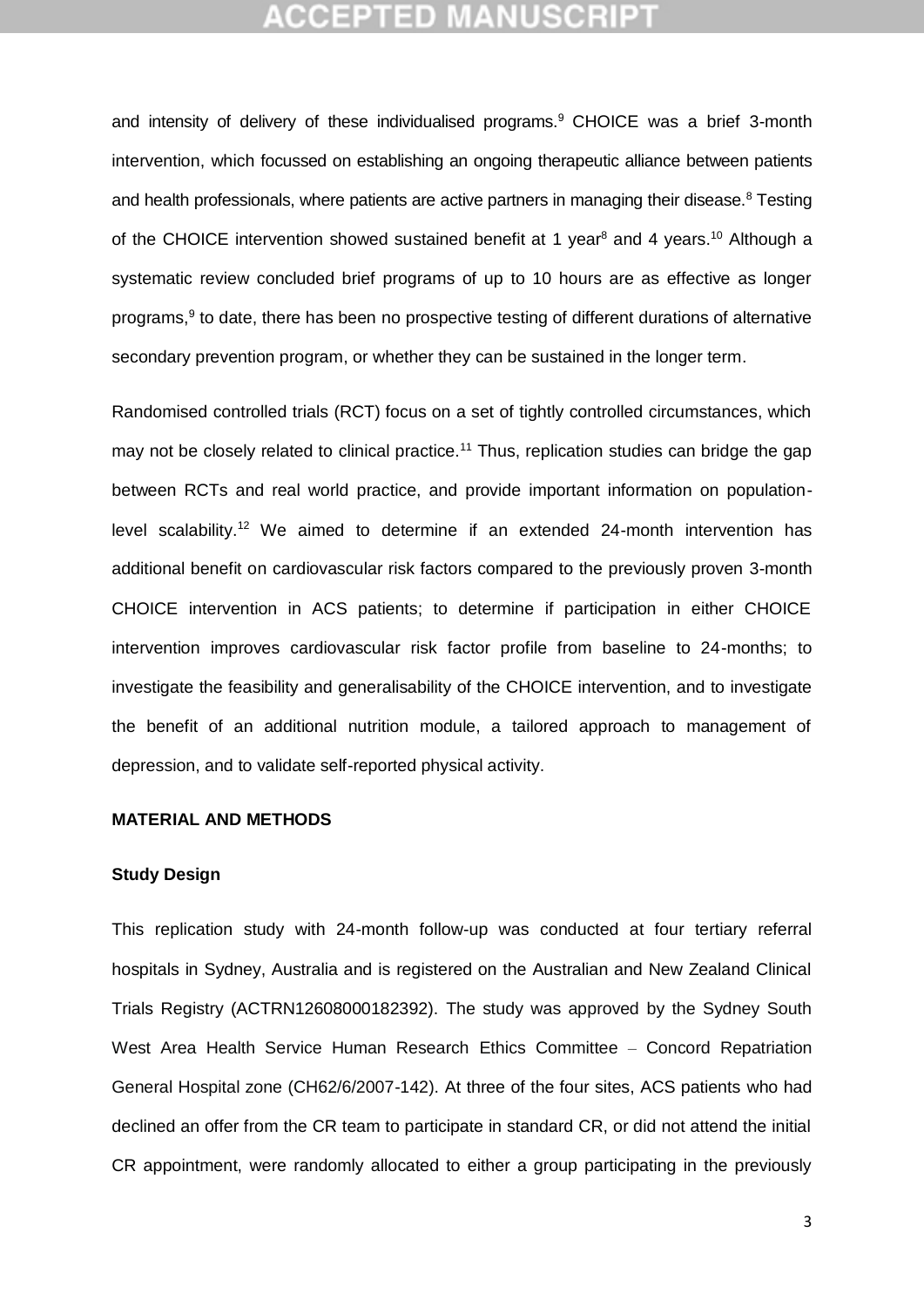tested 3-month CHOICE program or a 24-month CHOICE program (CHOICE*plus*) (Figure 1). At the remaining site, ACS patients not accessing CR were randomised to one of three groups: CHOICE, CHOICE*plus,* or a comparator group participating in conventional care, which allowed investigation of the effect of the addition of nutrition module and depression management.

The study protocol has been described in detail previously.<sup>13</sup> Briefly, to identify eligible participants, CR coordinators reviewed the cardiology department admission summaries daily. Participants were eligible if they had an ACS diagnosis up to 8 weeks prior to recruitment, and excluded if they had a clinical diagnosis of a severe coexisting medical condition that would prevent participation, or insufficient English to provide written informed consent. The intervention for both groups comprised a tailored risk factor reduction with an initial clinic visit and follow-up phone support (Figure 2). Individuals could choose up to three tailored modules to address risk factors. The modules were cholesterol management, blood pressure management, physical activity, diet, and smoking cessation. Within each module, participants could choose how they wanted to manage the risk factor from four options: medical; hospital-based; home-based; or self-directed. For CHOICE, this was delivered over 3 months; for CHOICE*plus*, the intervention was intended to be delivered over 36 months, but was shortened to 24 months due to local site resourcing issues. The intended number of telephone calls was four for CHOICE participants and eight for CHOICE*plus* participants. Frequency of calls was determined by a mutual agreement. The intervention was underpinned by social cognitive theory<sup>14</sup> and encouraged formation of a therapeutic alliance between participants and health care providers.<sup>15</sup> Compared to the previously tested CHOICE study,<sup>8</sup> a single-centre study with a single clinician (physiotherapist) delivering the intervention, this study was conducted at four hospitals in culturally diverse areas of Sydney, delivered by six staff of differing professions (nurses, physiotherapist and dietitians).

Outcome measures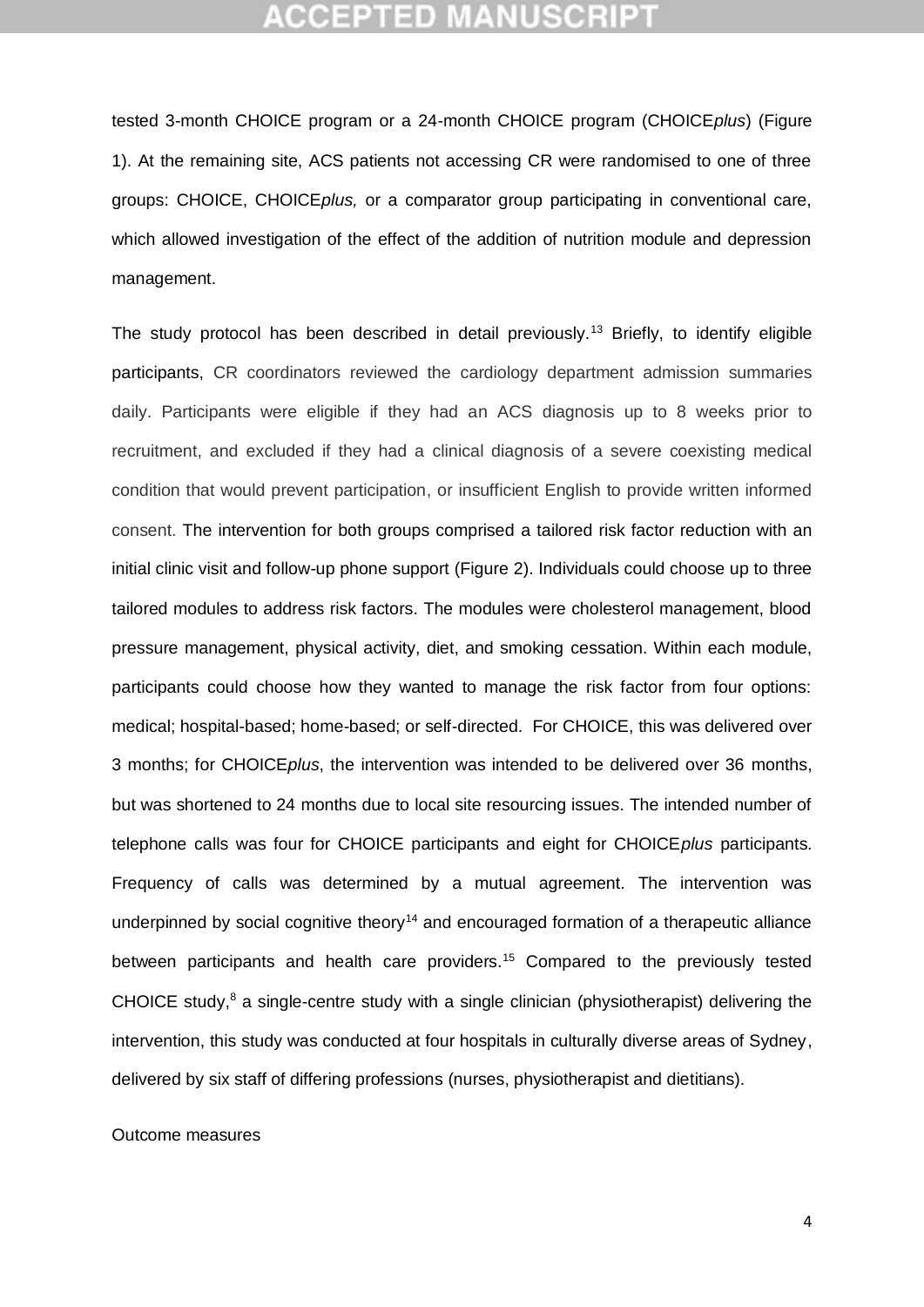The primary outcome measures were total cholesterol (TC), measured by fasting blood sample; systolic blood pressure (SBP) using standardised procedures;<sup>16</sup> smoking status (self-report and carbon monoxide measure);<sup>17</sup> and physical activity (Active Australia Survey (AAS), validated with accelerometer).<sup>18</sup> Secondary outcomes included readmission rates, all-cause mortality, cardiac mortality, proportion with three or more cardiac risk factors (smoking, SBP >140 mmHg, LDL >2.5 mmol/l, BMI ≥30 kg/m<sup>2</sup>, physical inactivity) above the targets set by the National Heart Foundation of Australia,<sup>19</sup> waist circumference, quality of life and dietary intake, determined by a nutritional screening tool.<sup>20</sup> For quality of life, the physical component score (PCS) and mental component score (MCS) were derived from the SF-12 instrument. The sub-components were scored based on normative data from the US general population<sup>21</sup> which has been demonstrated appropriate for use in studies of the Australian population.<sup>22</sup>

To evaluate the generalisability of the previously supported CHOICE study,<sup>8</sup> process evaluation measures of the intervention included: record of participant recruitment, withdrawal from the program, the context of the interventions and the resources used and assessment of barriers to implementation and fidelity to the intervention components.

Validation of the Active Australia Survey

Self-reported physical activity using the  $AAS<sup>23</sup>$  was validated in a subset of participants (n=54) at 12 months. Each participant wore an ActigraphGT1M accelerometer for 7 days then completed the AAS.

Valid data were obtained for 4 or more days from 46/54 participants. We analysed the data with the complete set of questions and also with question 4 removed. Question 4 asks participants to estimate the total time spent doing "vigorous gardening or heavy work around the yard" over the past week. Previous studies have shown that question 4 does increase over-reporting of moderate to vigorous physical activity.<sup>24</sup> There was modest correlation for the complete AAS and the accelerometry data (0.266) (mean AAS 491 (SD 239); mean accelerometry 239±165), and moderate correlation for the AAS with question 4 removed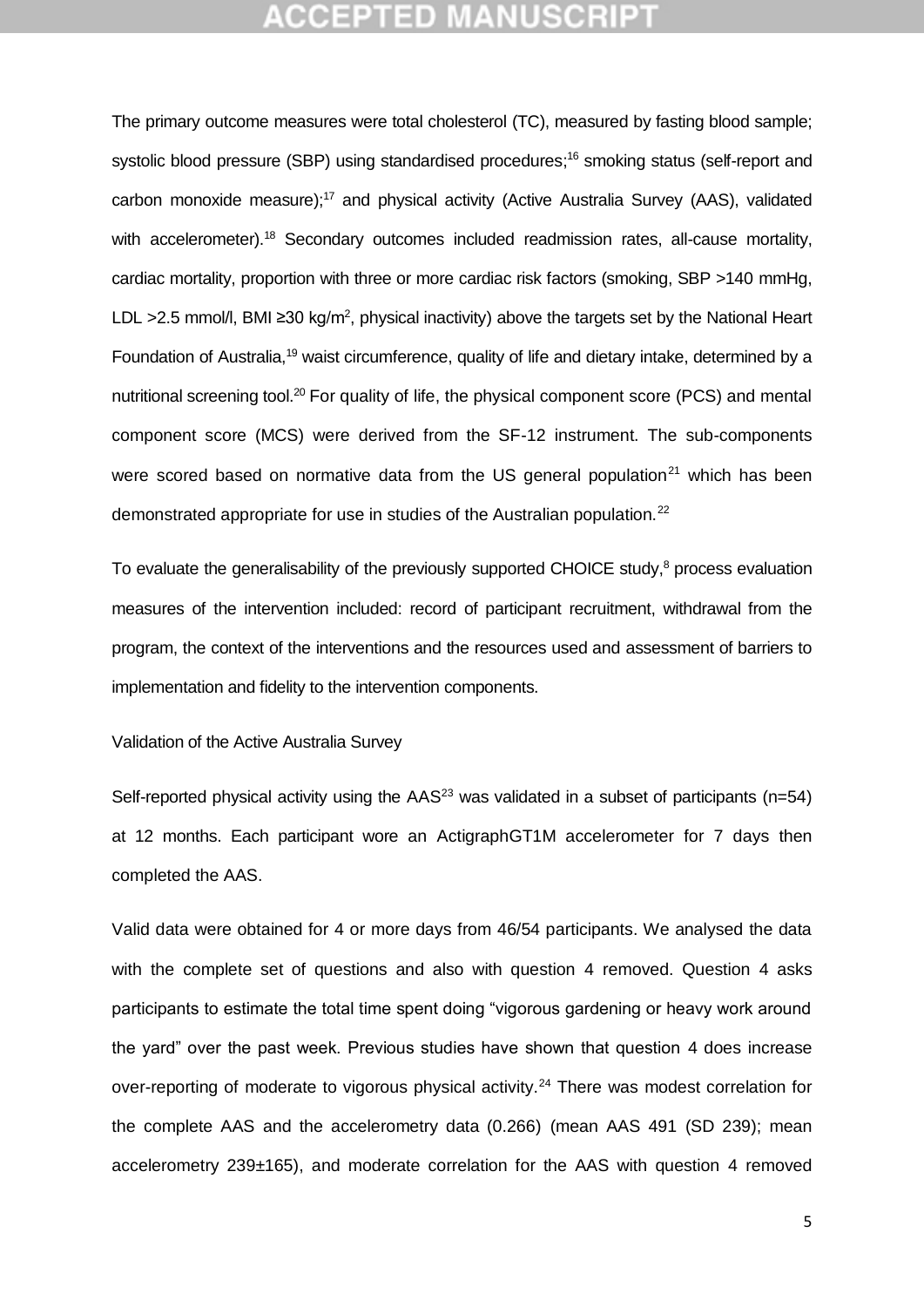(0.526) (mean AAS 344 (SD 246); mean accelerometry 239 (SD 165)). Therefore, final results were analysed with question 4 removed. Further, accelerometry data showed moderate to vigorous physical activity was slightly correlated with AAS reported moderate to vigorous physical activity  $(R^2=0.168)$ . This corresponds well with the literature for selfreported physical activity data, $24$  and was considered acceptable for reporting of physical activity data for participants this study.

### Validation of the dietary assessment

Validation of our dietary assessment was conducted by comparing the nutritional screening tool used here against a multiple pass dietary assessment (conducted by a qualified dietitian) which has been published previously.<sup>20</sup> These results show high correlation for alcohol, fish, and fruit and vegetables with a multiple pass dietary assessment. There is lower correlation for soluble fibre and monounsaturated fats, perhaps due to these items being harder to quantify in the diet. Therefore, only intake results of alcohol, fish and fruit and vegetables are presented here.

#### Statistical Analysis

Our sample size was based on the previous CHOICE study and was calculated on reduction in TC of 0.35 mmol/l from baseline to study end. Our aim was to recruit 276 participants (138 per group) with an alpha error rate of 0.05 and power of 0.8. We imputed missing data by imputing the mean value of the variable (estimated by the Expectation-Maximisation algorithm in the MI procedure) at each time point for each arm. For binary variables this was rounded to between 0 and 1 (i.e. no negative numbers or numbers greater than 1), the outcome set to '1' and the imputed value used as a weight in the analysis. Non-missing values were given a weight of 1. Summary data were produced for each group (CHOICE, CHOICE*plus*) at each time-point (baseline, 24 months). First, we tested whether there was difference in outcome variables between CHOICE and CHOICE*plus* groups at 2 years using Welch's t-test (a precaution for unequal variances between groups) for continuous variables,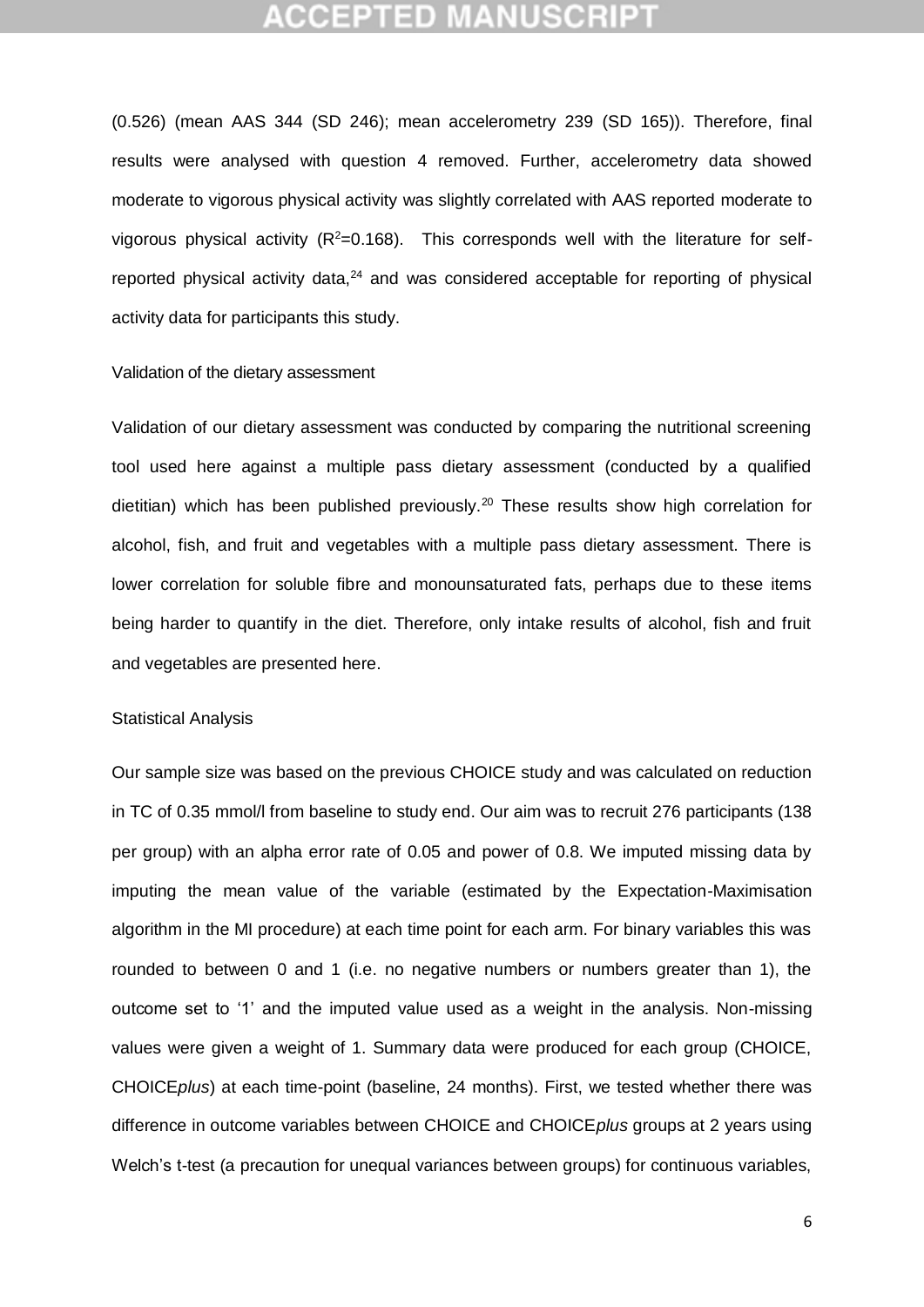## **CCEPTED MANUSCR**

and Pearson's chi-squared test for binary outcomes. Secondly, we compared changes over time when these two groups were combined using paired t-tests for continuous outcomes and McNemar's test for binary outcomes. As a sensitivity analysis to check that the results of an analysis of change are comparable to a single final measurement, we have used generalised estimating equation (with exchangeable correlation structure) to avoid the assumption of sphericity in RM-ANOVA and to allow the analysis of outcomes other than continuous measurements. We estimated the differential effects of group on time, and included adjustments for age, sex, country of birth, working status and tertiary education. All tests were undertaken in SAS 9.4 (Sydney, NSW, Australia).

### **RESULTS**

#### **Participants**

We identified 1764 patients across the four hospital sites who were admitted with an ACS, of whom 888 were eligible for secondary prevention (Figure 1). Following blinded baseline assessment, 203 patients who were not accessing CR were randomly allocated to CHOICE (n=100) or CHOICE*plus* (n=103). Data were complete at 2 years for 168 participants: 79 in CHOICE; and 89 in CHOICE*plus.* A further 67 participants were randomly allocated to a comparator group at one site to validate the nutrition module and the tailored approach to depression. Data were complete at 2 years for 61 in the comparator group. There was no difference in drop-out rate between the groups.

Baseline characteristics are shown in Table 1. There were no significant differences between the groups at baseline. Most participants were aged in their early 60s, and the majority were male. Around half were currently working and just over a third had a previous history of CVD. The majority were admitted with unstable angina and around two-thirds had a revascularisation procedure during their ACS presentation. The mean baseline TC was 4.2 mmol/l in both groups.

### **Primary Outcomes**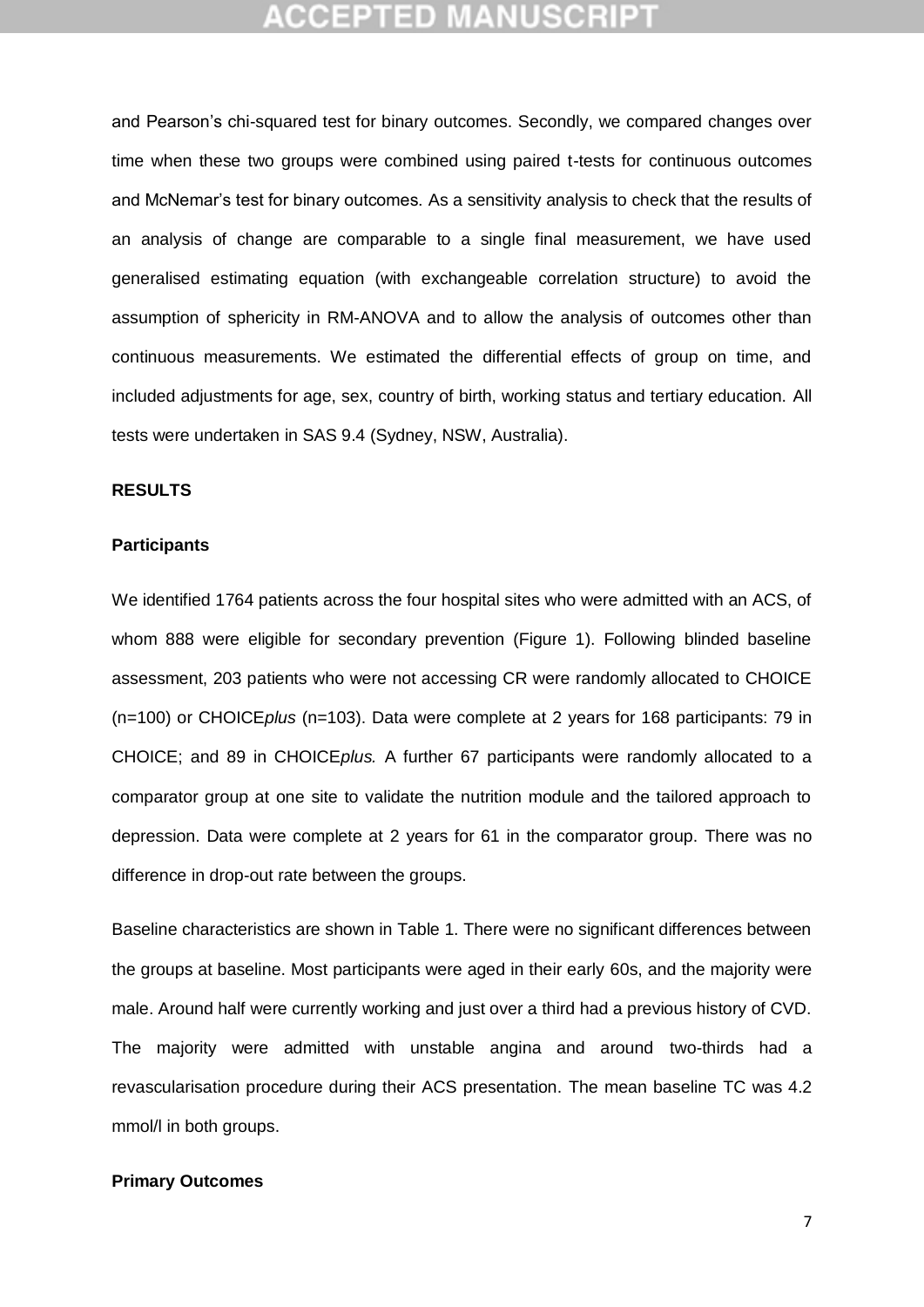# **CCEPTED MANUSCR**

No significant differences were found between CHOICE and CHOICE*plus* in any variable at 24 months (Table 2). In a sensitivity analysis using multiple imputation for patients with a missing final outcome, there was no evidence of an important difference between groups (p=0.147). When we combined the groups, and analysed differences from baseline, total cholesterol improved significantly, while blood pressure increased significantly (Table 3). In the combined groups, the percentage smoking reduced, however this did not achieve significance. There was a significant decrease in the proportion of participants with three or more risk factors above the national targets. The further sensitivity analysis showed the only outcome for which we had a different effect from just one measurement was for HDL level, where, with the extra adjustments, we found a change over time but no difference in change over time between groups.

### **Secondary Outcomes**

There were two deaths in the CHOICE group, both due to non-cardiac causes, and no deaths in the other groups. In the CHOICE group there was one readmission for a cardiovascular cause unrelated to coronary artery disease (aortic valvuloplasty) and one for non-cardiovascular cause (shoulder surgery). In the CHOICE*plus* group there were two readmissions for cardiovascular causes (septum resection for hypertrophic cardiomyopathy; coronary angiogram) and one for a non-cardiovascular cause (bladder cancer). In the comparator group there was one readmission for a cardiovascular cause (cardioversion for atrial fibrillation) and one for a non-cardiovascular cause (shoulder surgery).

#### **Process Implementation Evaluation**

Recruitment to the CHOICE intervention was slower than anticipated. Five hundred people declined enrolment in the study: the principal reason was unwillingness to participate in a research study (n=223) (Figure 1). Follow-up was completed at 24 months, rather than the planned 36 months, due to local site issues, including room availability and recruitment of staff.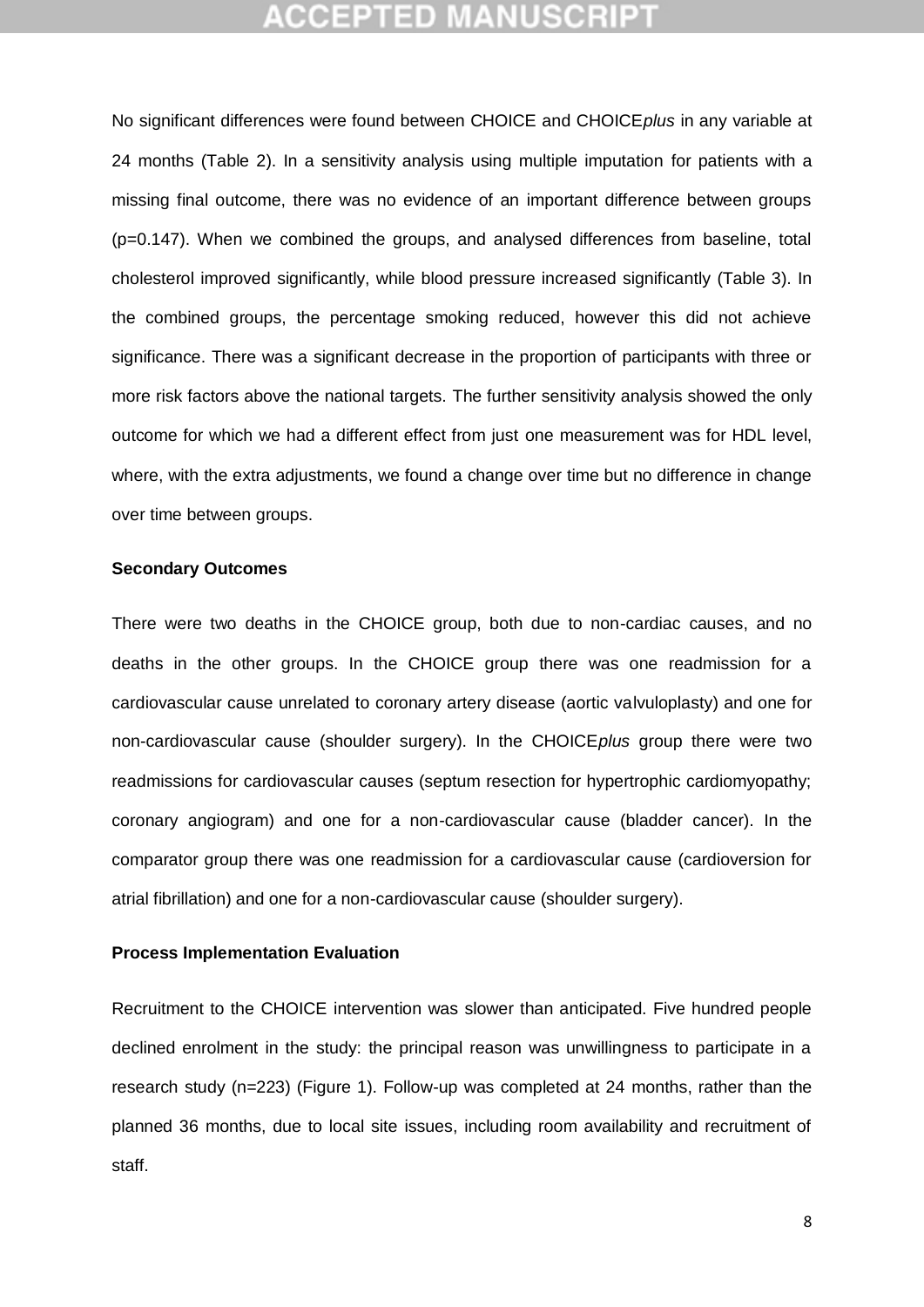#### Telephone calls

Telephone calls were delivered as per protocol: The CHOICE group received a mean of 4±2 successful calls; five participants in CHOICE were not able to be contacted subsequent to enrolment in the trial. The CHOICE*plus* group received a mean of 8±3 successful calls; two participants in CHOICE*plus* were not able to be contacted subsequent to enrolment in the trial. The mean duration of telephone calls was 9±5 minutes (range 1–40 minutes). For each successful telephone call, a mean of 2±1 attempted calls (range 1–17) per participant, i.e., approximately 50% of calls were successful.

### Selection of modules

In terms of module selection, 8/203 (4%) participants chose only one module; 80/203 (39%) chose two modules; 109/203 (54%) chose three modules; and 6/203 (3%) chose four modules. All participants in the interventions were required to undertake the cholesterol module (203/203), with the majority selecting the medical option. The majority of participants chose either the nutrition module (130/203, 64%), and/or the physical activity module (142/203, 70%), with the home based intervention as the preferred mode of delivery for both. Of the participants who were not sufficiently active at baseline as classified by the AAS (61/203), over half (38/61, 63%) elected to take up the physical activity module. Of those with hypertension, 26/50 (52%) chose the BP module, with just over half selecting the medical option. Of the 39 participants who reported smoking at the baseline assessment, 21/39 (54%) chose the smoking module, with the majority choosing the self-directed option. There were no between-group differences in module selection.

The nutrition module enabled people in the intervention groups to make significant changes in their diet, which were not observed in the comparator group, as reported previously.<sup>20</sup> However, our tailored approach to depression did not significantly reduce the mean depression score of people in the intervention groups (Table 2) when compared to baseline, nor did the results change in the comparator group (14.3 vs 13.2 respectively, p=0.06).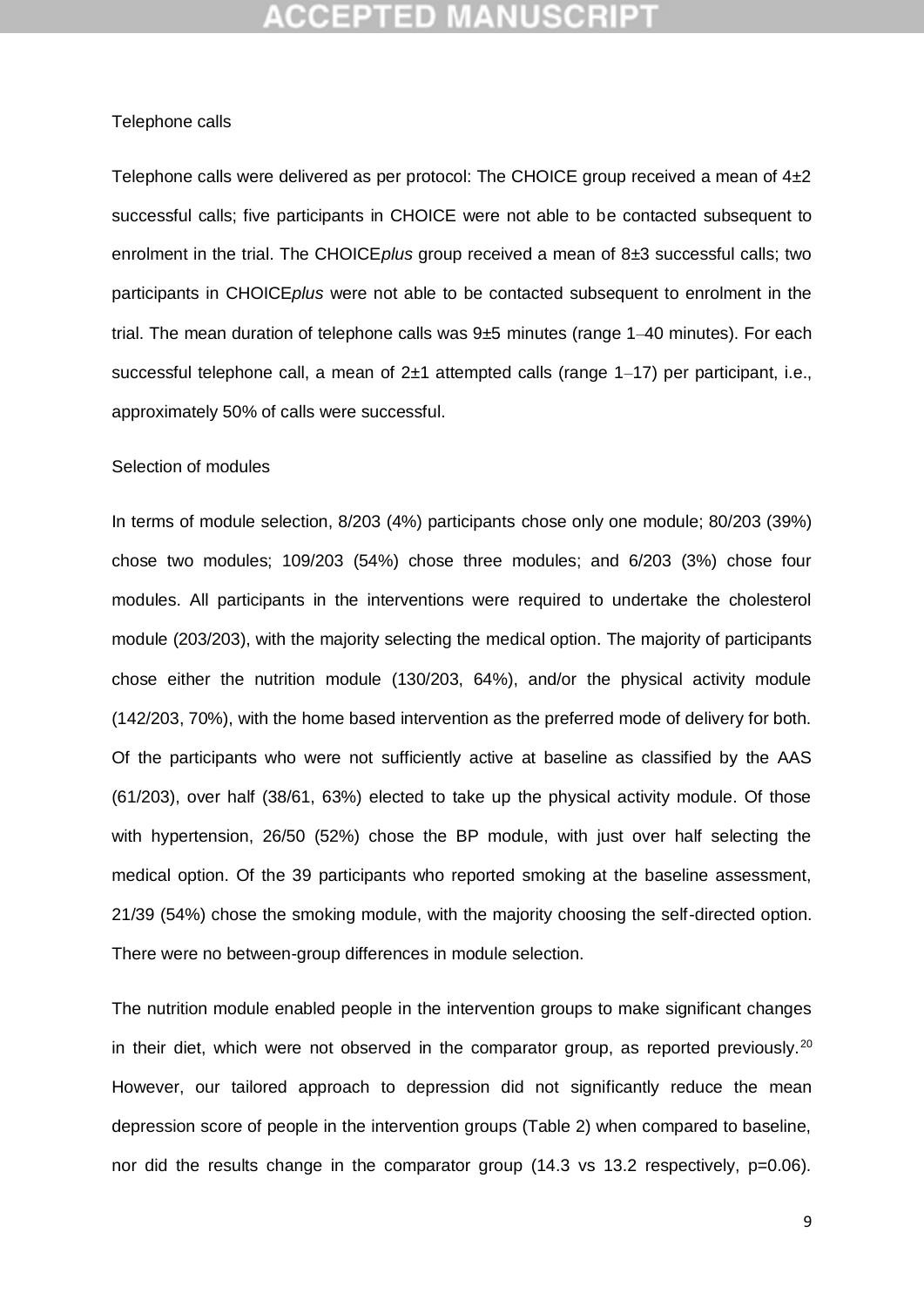Therefore, it is suggested that the nutrition module had additional benefit over the original four modules in the original CHOICE study, but the tailored approach to depression did not.

### **DISCUSSION**

This study was a replication of the methods of a previously proven RCT of a brief 3-month intervention, compared to an extended 24-month intervention for ACS survivors not attending CR, but with assessment at 24 months for both groups. Our findings suggest that there was no additional benefit for the extended intervention in this sample. Participation in either CHOICE intervention improves cardiovascular risk factor profile from baseline to 24 months, however, changes in cardiovascular risk factors were less pronounced than in the original CHOICE study.<sup>8</sup> Of note, baseline cardiovascular risk factors and medication prescription were much better than anticipated from the results of the original CHOICE study suggesting more intensive therapy and better adherence to guidelines.<sup>8</sup> In particular, baseline total cholesterol was 4.7 mmol/l in the original CHOICE study but only 4.2 mmol/l in the current study, while the target for cholesterol reduction remained at 4.0 mmol/l. These improvements in lipid levels and prescription of lipid lowering therapy for secondary prevention have been noted in Australia during the time period covering the two CHOICE studies.<sup>25</sup> It is likely that TC goals need to be individualised and made even lower after ACS, when the global risk is not high and especially when the TC is close to or below the current target. Policy and/or guidelines should consider decline in baseline TC.

Participants in the CHOICE intervention groups increased their physical activity levels, but this was not significant. It is possible that introduction of a nutrition module, not present in the original CHOICE intervention, lessened the impact of the physical activity module. It was also noted that at 1 year, participants who used the accelerometer over-reported the amount of physical activity that was of moderate to vigorous level by around 30%. Indeed, the literature suggests that people over-estimate the time spent in physical activity<sup>26</sup>, which may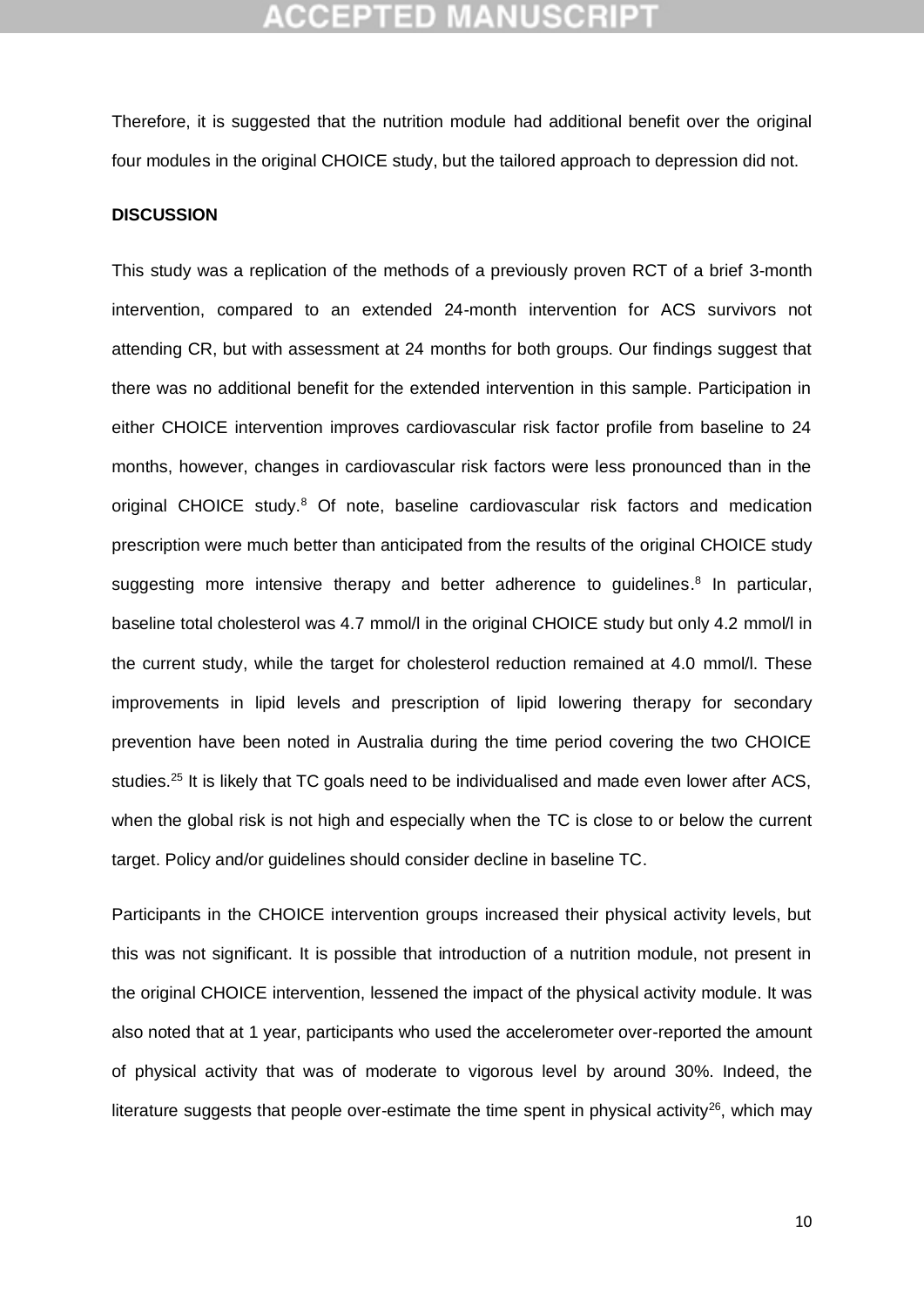be due to perceived social desirability of appearing physically active on the part of the participants.<sup>27</sup>

For sedentary behaviour, we observed a significant increase from baseline in the number of hours participants reported sitting per week. Inactivity physiology suggests that, separate to lack of physical activity, sitting may have independent detrimental effects on cardiometabolic health.<sup>28</sup> Encouraging people to adopt less sedentary patterns of behaviour is not traditionally included in CR programs. Given the high level of sedentary behaviour among the CHOICE participants, and the observed increase over 1 year, this requires further research to determine the impact of including interventions to reduce sedentary behaviour in CR.

Importantly, the brief CHOICE intervention was easily adapted to multiple hospital sites. The study engaged 203 additional people who had previously declined to take part in a facilitybased CR program, and this number would likely have been higher had it not been offered only as part of a research study. It is likely that the CHOICE intervention (brief and extended) was successful because it engaged local service providers, was tailored to the individual needs of the patient and was delivered in a timely fashion soon after the acute event. Furthermore, CHOICE was based on behaviour change theories that have shown that patient engagement is central to making successful behaviour changes, particularly where long-term change is necessary to deliver lasting health benefits.<sup>29</sup> It is therefore recommended that behaviour change theories should be embedded in clinical practice and specific consideration is given to the training needs of staff.

An interesting finding of this study was the large number of people who refused to take part "because it was a research project". It has been shown that people who refuse to participate in research are usually older, of lower socioeconomic status, have more cardiovascular risk factors and higher subsequent mortality.<sup>30</sup> However, in this study, the participants had already refused to take part in CR. Previous work has demonstrated that people who do not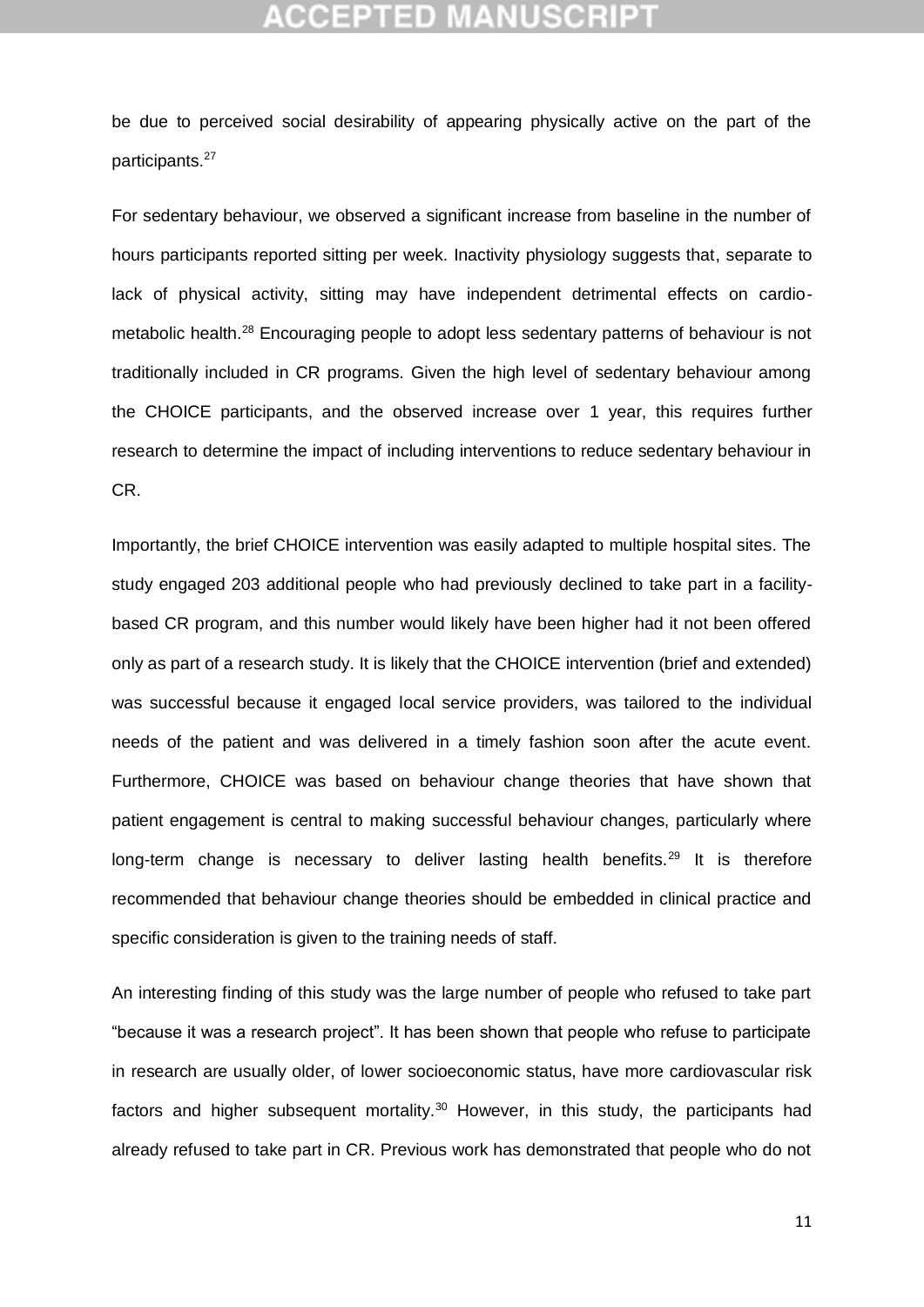## ICEPTED M

attend CR are at higher baseline risk than those who do not attend.<sup>31</sup> It is possible that those at the very highest risk did not attend and this needs to be addressed in future studies, with some examination of the role of the consent process in the inability to enrol these high risk participants.

This study has several limitations. We recruited fewer participants than anticipated, and the study only went for 24 months rather than planned 36 months. Although it is possible that this resulted in no observed differences between groups, we believe this is unlikely. However, we undertook sensitivity analyses to ensure that the results were not an effect of insufficient data points on study participants. We also found that improved background treatments meant that people were at significantly lower baseline risk than in previous studies. This particularly affected blood cholesterol, one of the primary endpoints, which was 0.5 mmol lower than the baseline value in our previous study, so absolute changes at 24 months were smaller. The difference in the number of telephone calls was only four over a 24-month basis, however this was determined by mutually agreed need on a case-by-case basis. In common with most trials of a lifestyle intervention, the majority of the participants were male, aged in the early 60s, and a number of people refused to participate because the intervention was research.

### **CONCLUSIONS**

The 24-month CHOICE*plus* program did not confer additional benefit above the brief 3 month CHOICE intervention. However, participation in **either** CHOICE and CHOICE*plus* significantly improved cardiovascular risk profile in ACS survivors. Importantly, the study was feasible, and the intervention translated readily across four hospitals particularly where resourcing was sustained. The greatest value was seen in the initial 3-month period of the original intervention, suggesting that program structure and efficiency are important in designing interventions of this nature. Overall, this study adds to the existing evidence for brief individualised approaches.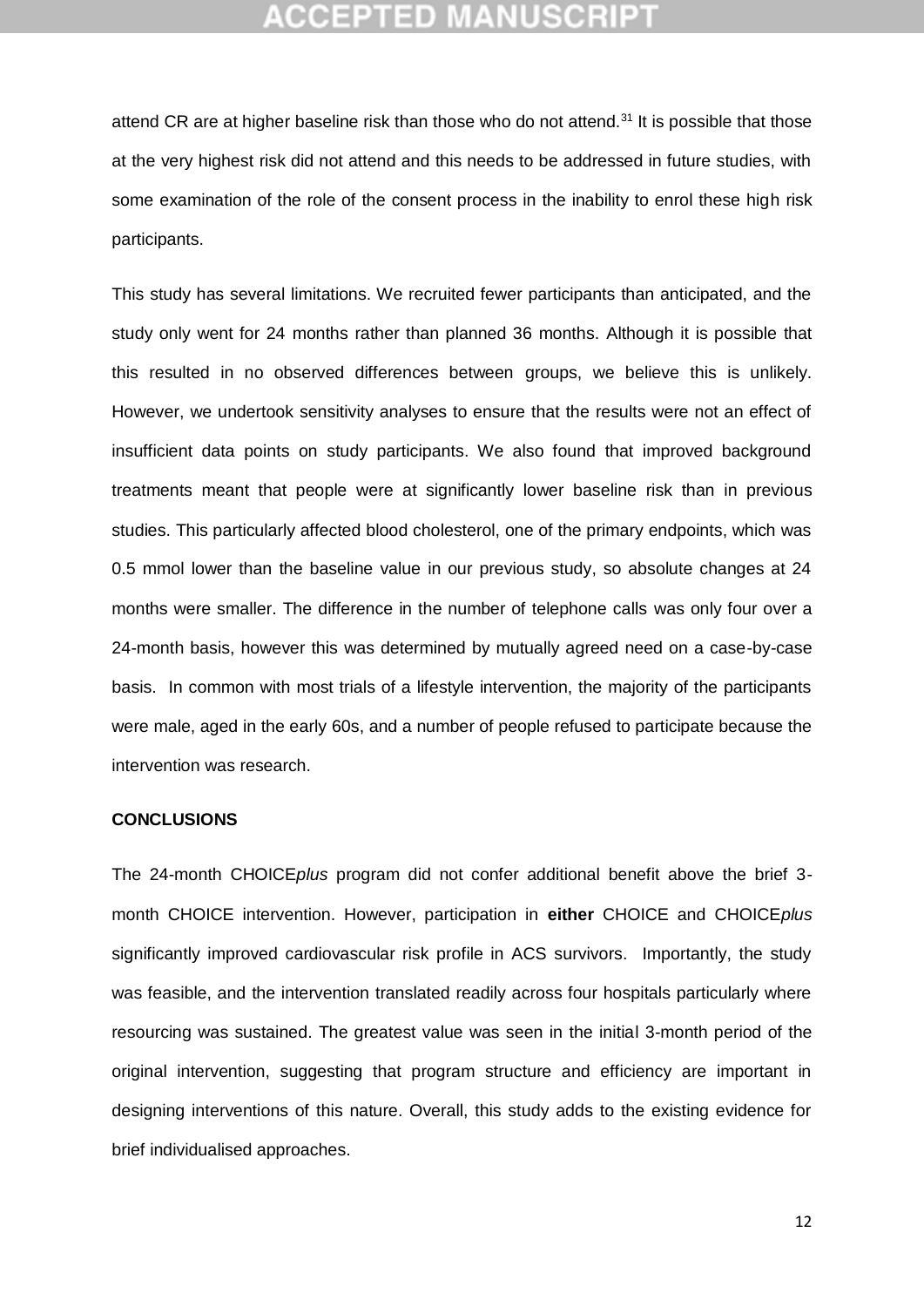### **Funding sources**

This work was supported by a Hospital Contributions Fund (HCF) Foundation Grant. LN was funded by an NHMRC early career fellowship (APP1036763). JR is funded by an NHMRC Career Development Fellowship (1061793) co-funded with a National Heart Foundation Future Leader Fellowship (G160523). KH is supported by an Australian Postgraduate Award. NL was funded by a National Heart Foundation Postgraduate Scholarship (PP12S6990).

### **Acknowledgements**

Thanks to Patrick Gallagher for editorial assistance.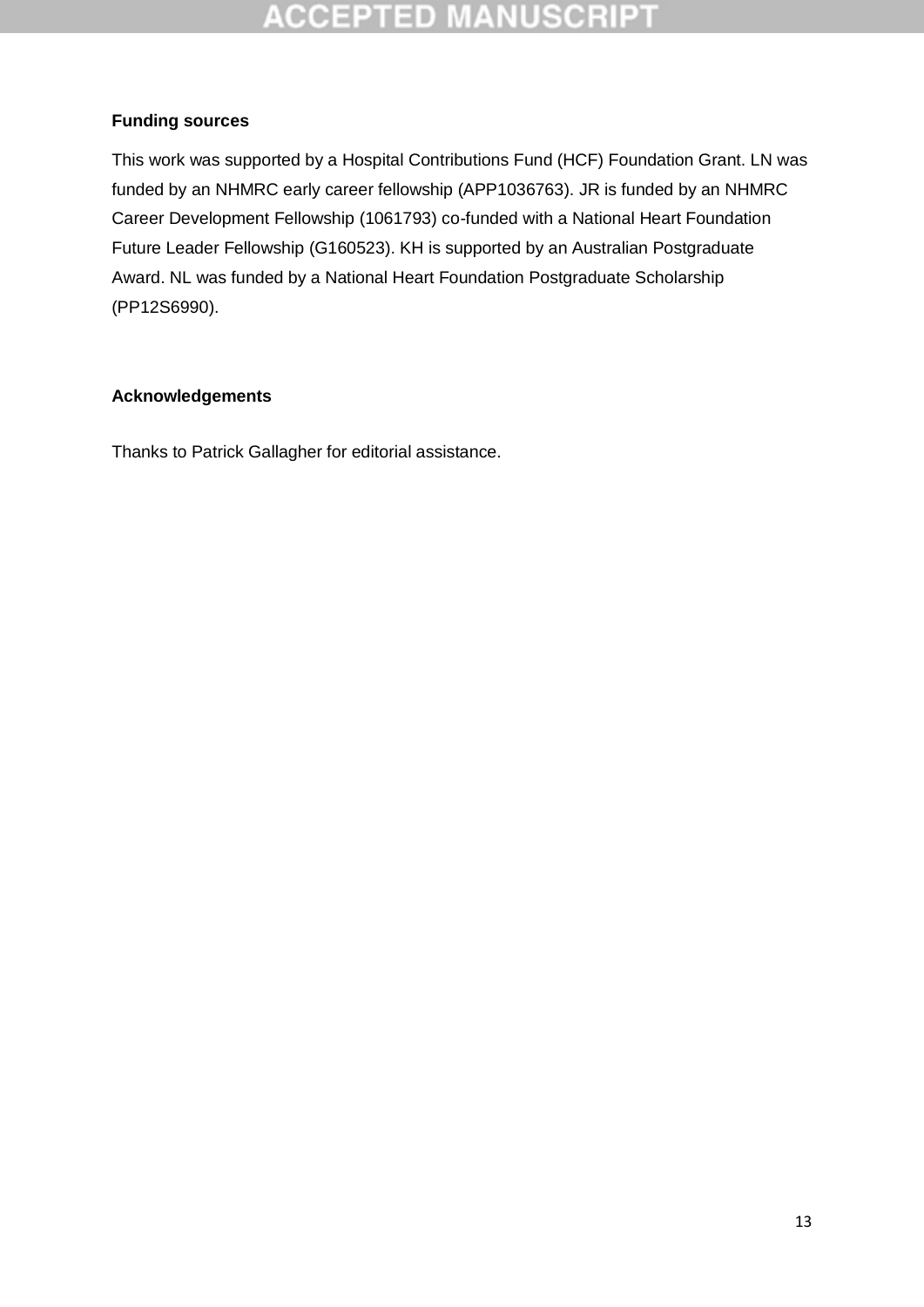# CCEPTED M

### **References**

1. Heran BS, Chen JM, Ebrahim S, Moxham T, Oldridge N, Rees K, et al. Exercisebased cardiac rehabilitation for coronary heart disease. Cochrane Database Syst Rev. 2011(7):CD001800.

2. Briffa T, Kinsman L, Maiorana A, Zecchin R, Redfern J, Davidson P, et al. An integrated and coordinated approach to preventing recurrent coronary heart disease events in Australia. Policy statement from the Australian Cardiovascular Health and Rehabilitation Association. Med J Aust. 2009;190(12):683 - 6.

3. Suaya JA, Shepard DS, Normand S-LT, Ades PA, Prottas J, Stason WB. Use of Cardiac Rehabilitation by Medicare Beneficiaries After Myocardial Infarction or Coronary Bypass Surgery. Circulation. 2007;116(15):1653-62.

4. Bjarnason-Wehrens B, McGee H, Zwisler AD, Piepoli MF, Benzer W, Schmid JP, et al. Cardiac rehabilitation in Europe: Results from the European cardiac rehabilitation inventory survey. Eur J Prev Cardiol. 2010;17(4), 410-418.

5. Redfern J, Hyun K, Chew DP, Astley C, Chow C, Aliprandi-Costa B, et al. Prescription of secondary prevention medications, lifestyle advice, and referral to rehabilitation among acute coronary syndrome inpatients: results from a large prospective audit in Australia and New Zealand. Heart. 2014:heartjnl-2013-305296.

6. Redfern J, Maiorana A, Neubeck L, Clark AM, Briffa T. Achieving coordinated secondary prevention of coronary heart disease for all in need (SPAN). Int J Cardiol. 2011;146(1):1-3.

7. Vale M, Jelinek M, Best J, Dart A, Grigg L, Hare D, et al. Coaching patients On Achieving Cardiovascular Health (COACH): A Multicenter Randomized Trial in Patients With Coronary Heart Disease. Arch Intern Med. 2003;163(22):2775-83.

8. Redfern J, Briffa T, Ellis E, Freedman SB. Choice of secondary prevention improves risk factors after acute coronary syndrome: 1-year follow-up of the CHOICE (Choice of Health Options In prevention of Cardiovascular Events) randomised controlled trial. Heart. 2009;95(6):468-75.

9. Clark AM, Hartling L, Vandermeer B, Lissel SL, McAlister FA. Secondary prevention programmes for coronary heart disease: a meta-regression showing the merits of shorter, generalist, primary care-based interventions. Eur J Prev Cardiol. 2007;14(4):538-46.

10. Neubeck L, Redfern J, Briffa T, Asciano R, Bauman A, Freedman B. Cardiovascular risk benefits of the choice (choice of health options in prevention of cardiovascular events) program are maintained for four years: Randomised controlled trial. Eur Heart J. 2009;30 (Suppl 1):s592.

11. Glasgow RE, Lichtenstein E, Marcus AC. Why Don't We See More Translation of Health Promotion Research to Practice? Rethinking the Efficacy-to-Effectiveness Transition. Am J Public Health. 2003;93(8):1261-7.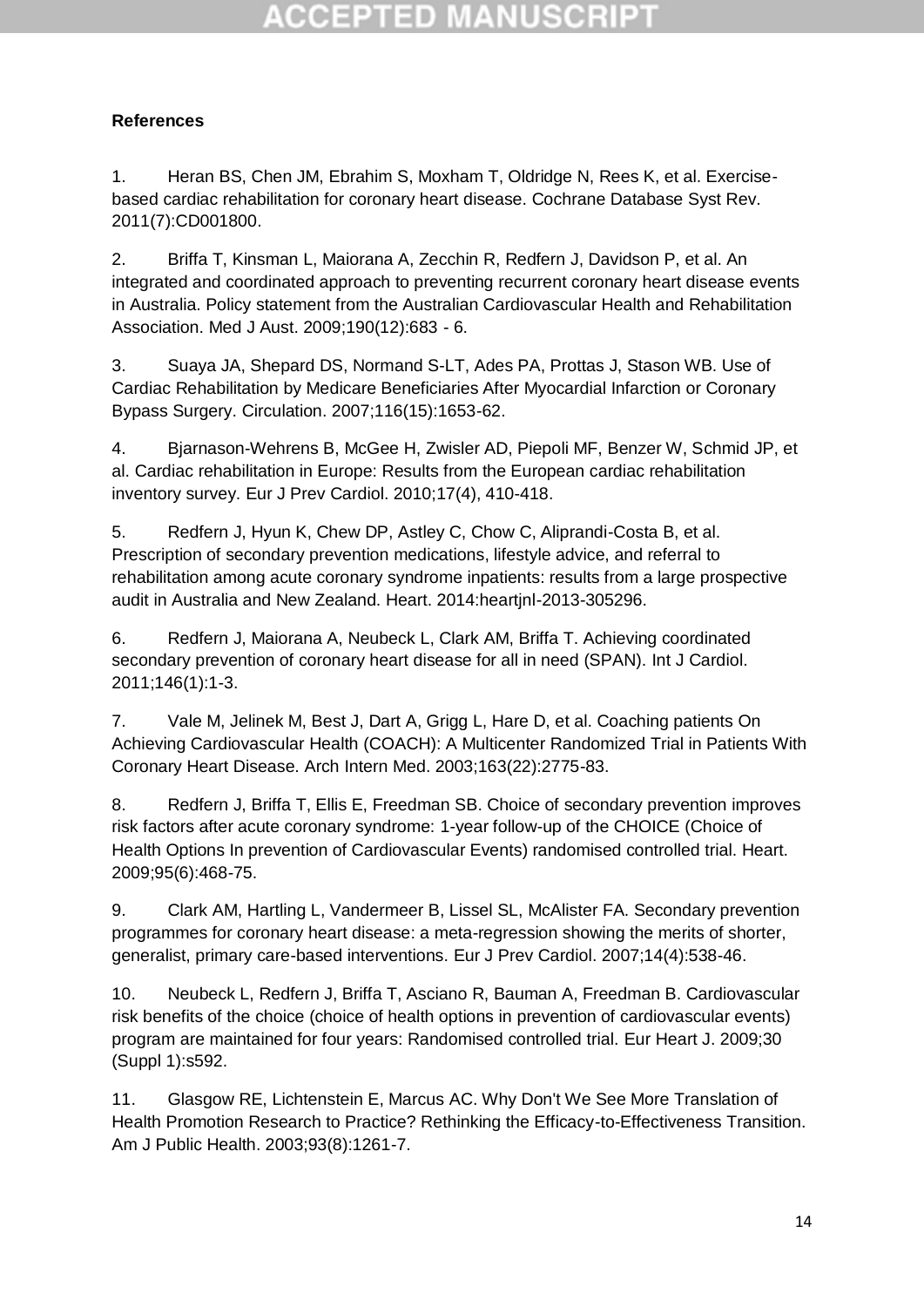12. Glasgow R, Klesges L, Dzewaltowski D, Bull S, P E. The future of health behavior change research: What is needed to improve translation of research into health promotion practice? Ann Behav Med. 2004;27:3-12.

13. Neubeck L, Redfern J, Briffa T, Bauman A, Hare D, Freedman SB. The CHOICE (Choice of Health Options In prevention of Cardiovascular Events) replication trial: study protocol. BMC Cardiovasc Disord. 2008;8:25.

14. Bandura A. Health promotion by social cognitive means. Health Educ Behav. 2004;31(2):143-64.

15. Ackerman SJ, Hilsenroth MJ. A review of therapist characteristics and techniques positively impacting the therapeutic alliance. Clin Psychol Rev. 2003;23(1):1-33.

16. O'Brien E, Asmar R, Beilin L, Imai Y, Mancia G, Mengden T, et al. Practice guidelines of the European Society of Hypertension for clinic, ambulatory and self blood pressure measurement. J Hypertens. 2005;23(4):697-701.

17. Sandberg A, Sköld CM, Grunewald J, Eklund A, Wheelock ÅM. Assessing recent smoking status by measuring exhaled carbon monoxide levels. PloS One, 2011;6(12):e28864.

18. Australian Institute of Health and Welfare. The Active Australia Survey: a guide and manual for implementation, analysis and reporting. Cat No CVD 22. 2003.

19. National Heart Foundation of Australia and the Cardiac Society of Australia and New Zealand. Reducing risk in heart disease: an expert guide to clinical practice for secondary prevention of coronary heart disease. National Heart Foundation of Australia. 2007.

20. Neubeck L, Lowres N, Jackson A, Freedman B, Briffa T, Bauman A, et al. A simple screening tool for assessment of nutritional status in cardiac patients. British Journal of Cardiac Nursing. 2014;9(10):508-12.

21. Ware J, Kosinski M, Turner-Bowker D, Gandek B. How to score version 2 of the SF-12 health survey (with a supplement documenting version 1). Boston, Mass: QualityMetric Incorporated; 2002.

22. Wilson D, Tucker G, Chittleborough C. Rethinking and rescoring the SF-12. Sozial und Praventivmedizin. 2002;47(3):172-7.

23. Australian Institute of Health and Welfare. The Active Australia survey: A guide for implementation, analysis and reporting. Cat no CVD 22. 2003.

24. Brown W, Trost S, Bauman A, Mummery K, Owen N. Test-retest reliability of four physical activity measures used in population surveys. J Sci Med Sport. 2004;7:205–15.

25. Chan T, Ranasinghe I, Neubeck L, Hyun K, Brieger D, Aliprandi-Costa B, et al. Declining Total Cholesterol Levels and Increasing Lipid Lowering Therapy Use at Presentation in Patients With Acute Coronary Syndrome. Heart Lung Circ. 2013;22, Supplement 1:S61-S2.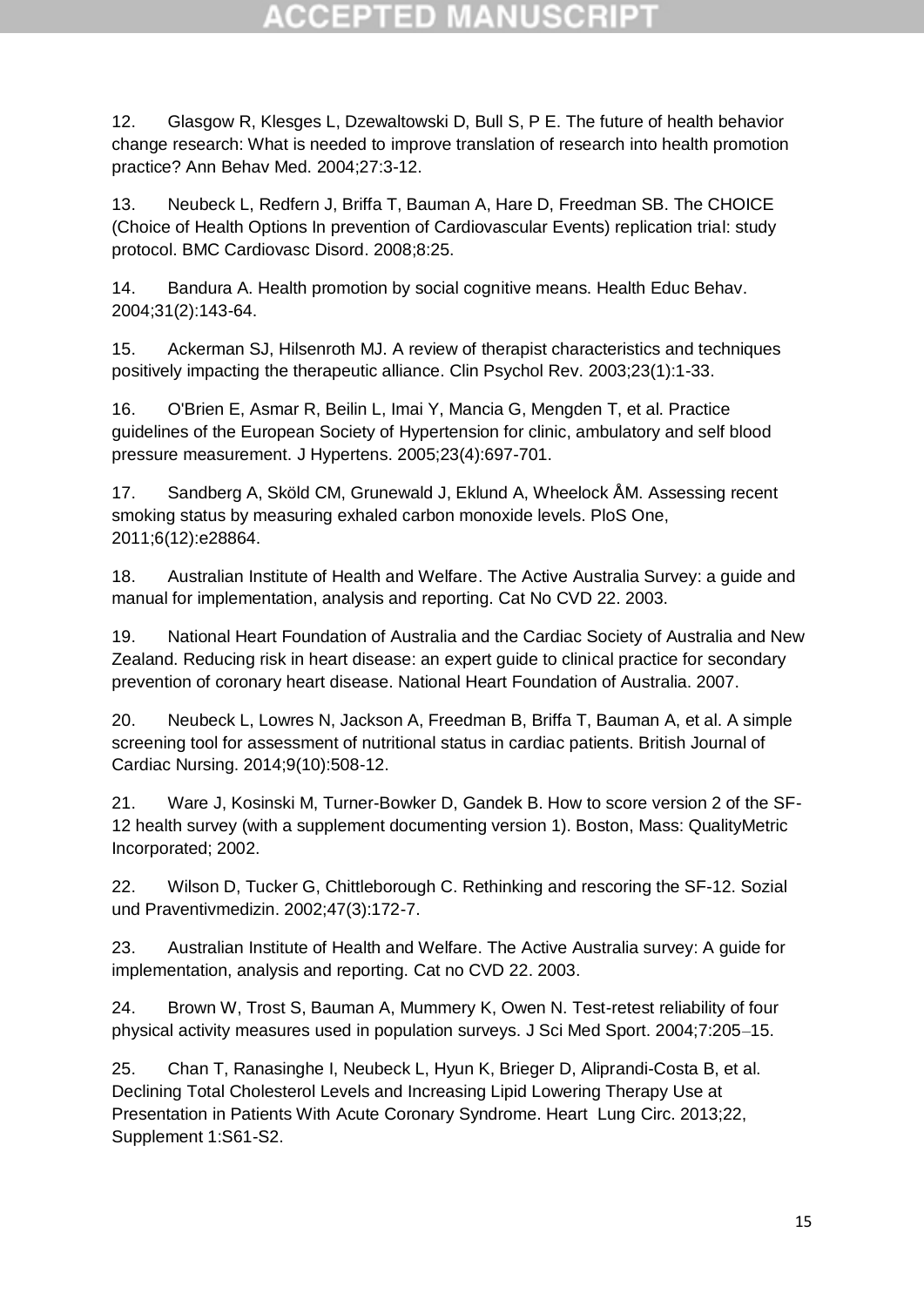26. Hagstromer M, Oja P, Sjostrom M. Physical activity and inactivity in an adult population assessed by accelerometry. Med Sci Sports Exerc. 2007;39(9):1502-8.

27. Adams SA, Matthews CE, Ebbeling CB, Moore CG, Cunningham JE, Fulton J, et al. The effect of social desirability and social approval on self-reports of physical activity. [Erratum appears in Am J Epidemiol. 2005 May 1;161(9):899]. Am J Epidemiol. 2005;161(4):389-98.

28. Hamilton M, Healy G, Dunstan D, Zdenic T, Owen N. Too little exercise and too much sitting: Inactivity physiology and the need for new recommendations on sedentary behaviour. Current Cardiovascular Risk Reports 2008;2(4):292-8.

29. Michie S, Miles J, Weinman J. Patient-centredness in chronic illness: what is it and does it matter? Patient Educ Couns. 2003;51(3):197-206.

30. Jacomb PA, Jorm AF, Korten AE, Christensen H, Henderson AS. Predictors of refusal to participate: a longitudinal health survey of the elderly in Australia. BMC Public Health. 2002;2(1):4.

31. Redfern J, Ellis ER, Briffa T, Freedman SB. High risk-factor level and low risk-factor knowledge in patients not accessing cardiac rehabilitation after acute coronary syndrome. Med J Aust. 2007;186(1):21-5.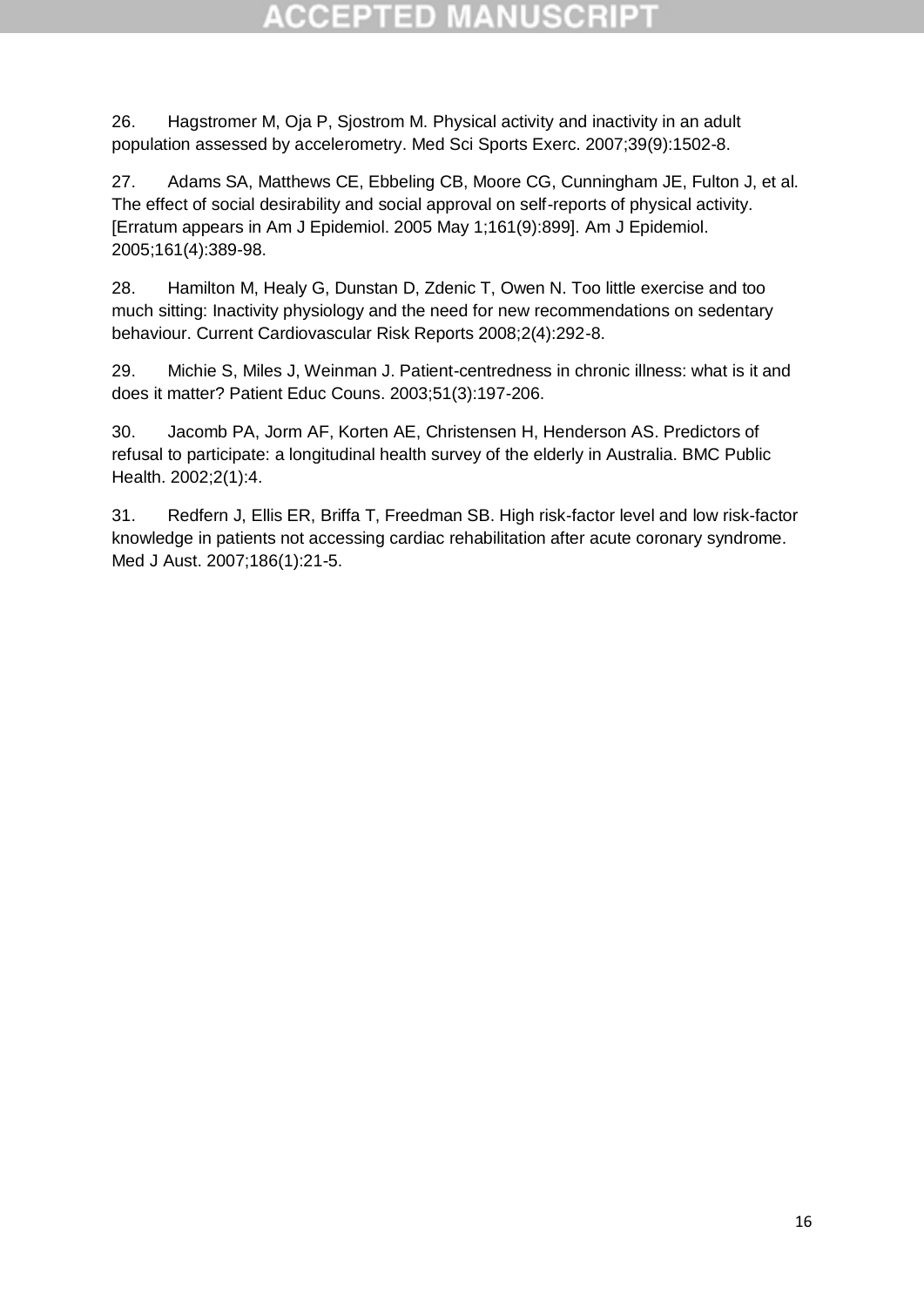### **Figure Legend**

### Figure 1 - Trial recruitment

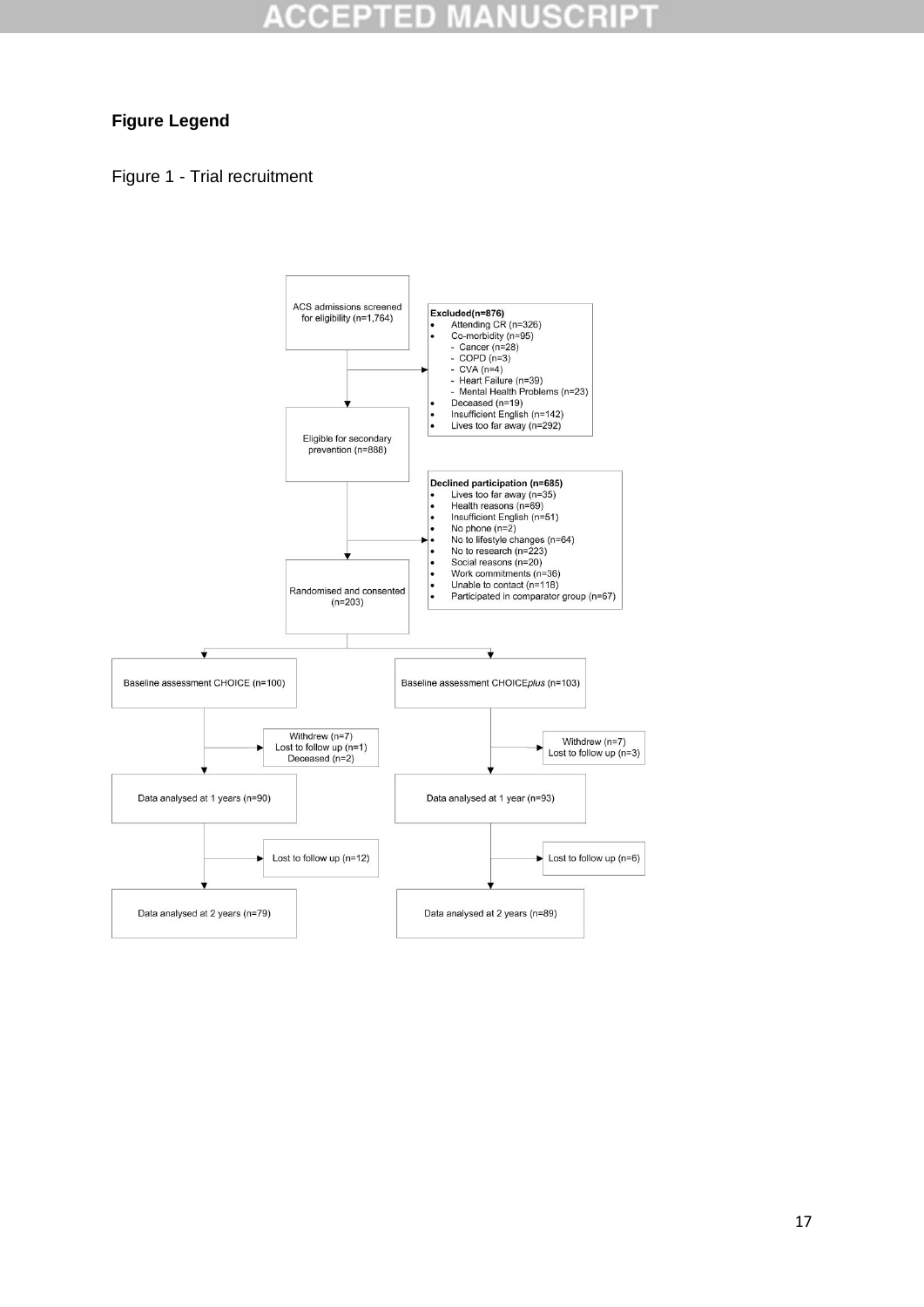

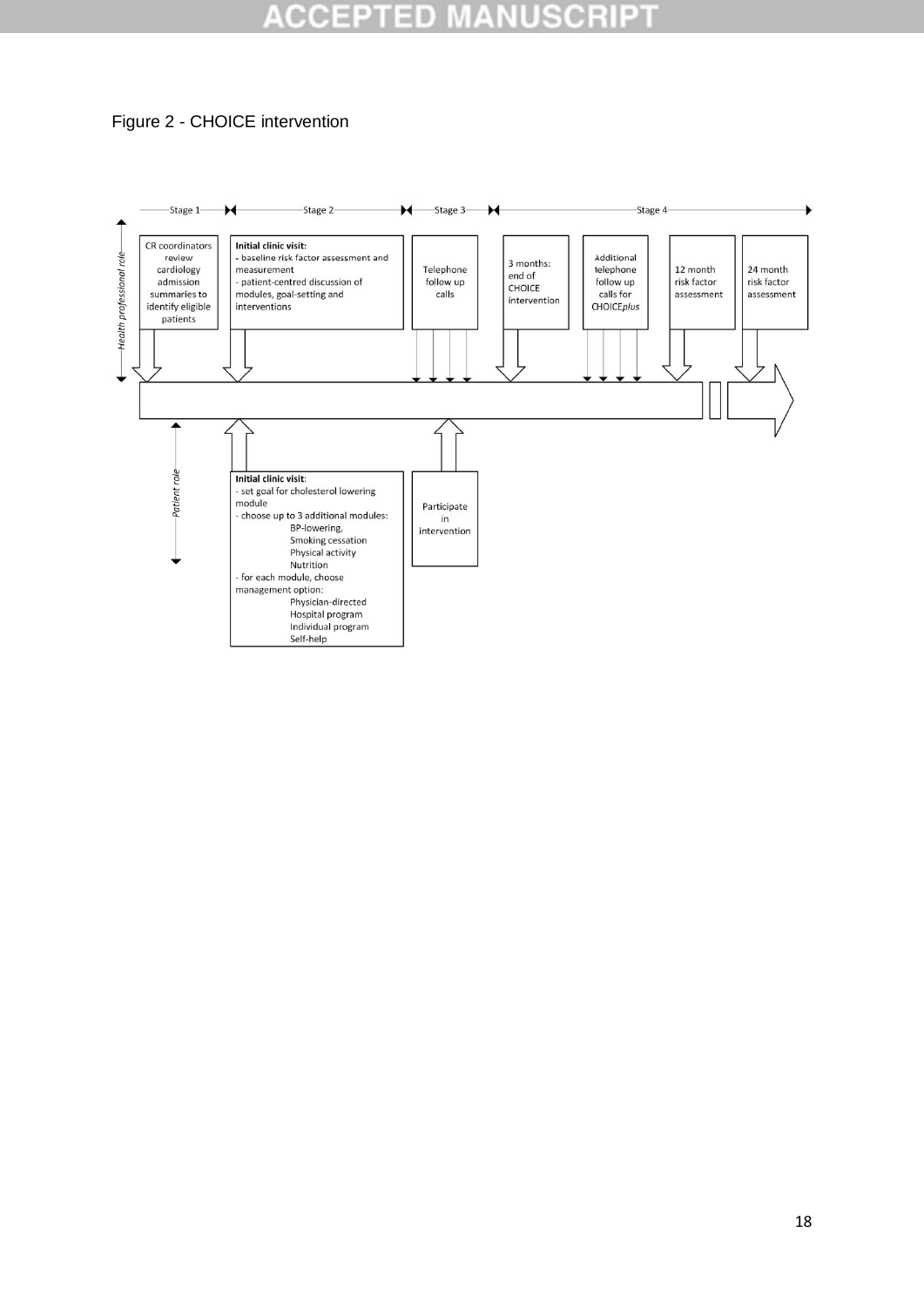### Table 1 - Baseline characteristics of participants

| Table 1- Baseline characteristics of participants     |                              |                   |              |
|-------------------------------------------------------|------------------------------|-------------------|--------------|
| n(%) unless otherwise specified                       | <b>CHOICE</b>                | <b>CHOICEplus</b> |              |
| Number of men                                         | 82 (82)                      | 79 (77)           |              |
| Age in years, mean (SD)                               | 60.8(13.3)                   | 61.0(10.5)        |              |
| Country of birth                                      | Australia                    | 55 (55)           | 49 (48)      |
|                                                       | Europe                       | 19 (19)           | 28 (27)      |
|                                                       | Other country                | 26(26)            | 26(25)       |
| <b>Currently working</b>                              |                              | 58 (58)           | 48 (47)      |
| Tertiary qualification                                |                              | 30(30)            | 28 (27)      |
| Time from ACS to baseline assessment, days, mean (SD) |                              | 52.6 (33.4)       | 56.5 (33.4)  |
| <b>Index ACS</b>                                      | <b>ST</b> elevation MI       | 15(15)            | 14 (14)      |
|                                                       | Non-ST elevation MI          | 60 (60)           | 66 (64)      |
|                                                       | Unstable angina              | 25 (25)           | 23 (22)      |
| History of cardiovascular disease                     |                              | 30(30)            | 34 (33)      |
| In-patient revascularisation                          | Per-cutaneous intervention   | 62 (62)           | 58 (56)      |
|                                                       | Coronary artery bypass graft | 6(6)              | 10(10)       |
| Total cholesterol (mmol/l), mean (SD)                 |                              | 4.2(1.1)          | 4.2(1.0)     |
| >4.0 mmol/l                                           |                              | 54 (54)           | 50 (49)      |
| Low density lipoprotein (mmol/l), mean (SD)           |                              | 2.3(0.8)          | 2.3(0.8)     |
| $>2.5$ mmol/l                                         |                              | 30(30)            | 30(29)       |
| High density lipoprotein (mmol/l), mean (SD)          |                              | 1.2(0.3)          | 1.1(0.4)     |
| Trigylcerides (mmol/l), mean (SD)                     |                              | 1.7(0.9)          | 1.8(1.3)     |
| <b>Blood pressure</b><br>Systolic (mmHg), mean (SD)   |                              | 130.6 (18.2)      | 130.9 (15.8) |
|                                                       | $>140$ mmHg                  | 22 (22)           | 25 (24)      |
|                                                       | Diastolic (mmHg), mean (SD)  | 75.4 (11.8)       | 75.9 (11.4)  |
| BMI (Kg/m2), mean (SD)                                |                              | 30.5(5.2)         | 30.6(5.6)    |
| ≥30 kg/mg                                             |                              | 51 (51)           | 54 (52)      |
| Waist circumference (cm), mean (SD)                   |                              | 102.0 (11.8)      | 103.2(15.2)  |
| High risk waist circumference                         |                              | 55 (55)           | 61 (59)      |
| Sufficient physical activity                          |                              | 53 (53)           | 57 (55)      |
| Depression score short form, mean (SD)                |                              | 14.2(6.6)         | 14.3(6.3)    |
| Depression score short from >17                       |                              | 26(26)            | 25(24)       |
| Short Form 12 Physical Score, mean (SD)               |                              | 41.7 (9.4)        | 40.5 (10.6)  |
| Short Form 12 Mental Score, mean (SD)                 |                              | 49.2 (10.6)       | 47.8 (11.3)  |
| Current smoker                                        |                              | 82 (82)           | 82 (80)      |
| Number of modifiable risk factors, mean (SD)          |                              | 2.3(1.1)          | 2.3(1.4)     |
| Three or more modifiable risk factors                 |                              | 44 (44)           | 40 (39)      |
| Cardiac drugs                                         | <b>Statins</b>               | 96 (96)           | 101 (98)     |
|                                                       | <b>Beta Blockers</b>         | 74 (74)           | 64 (62)      |
|                                                       | <b>ACEi or ARB</b>           | 80 (80)           | 75 (73)      |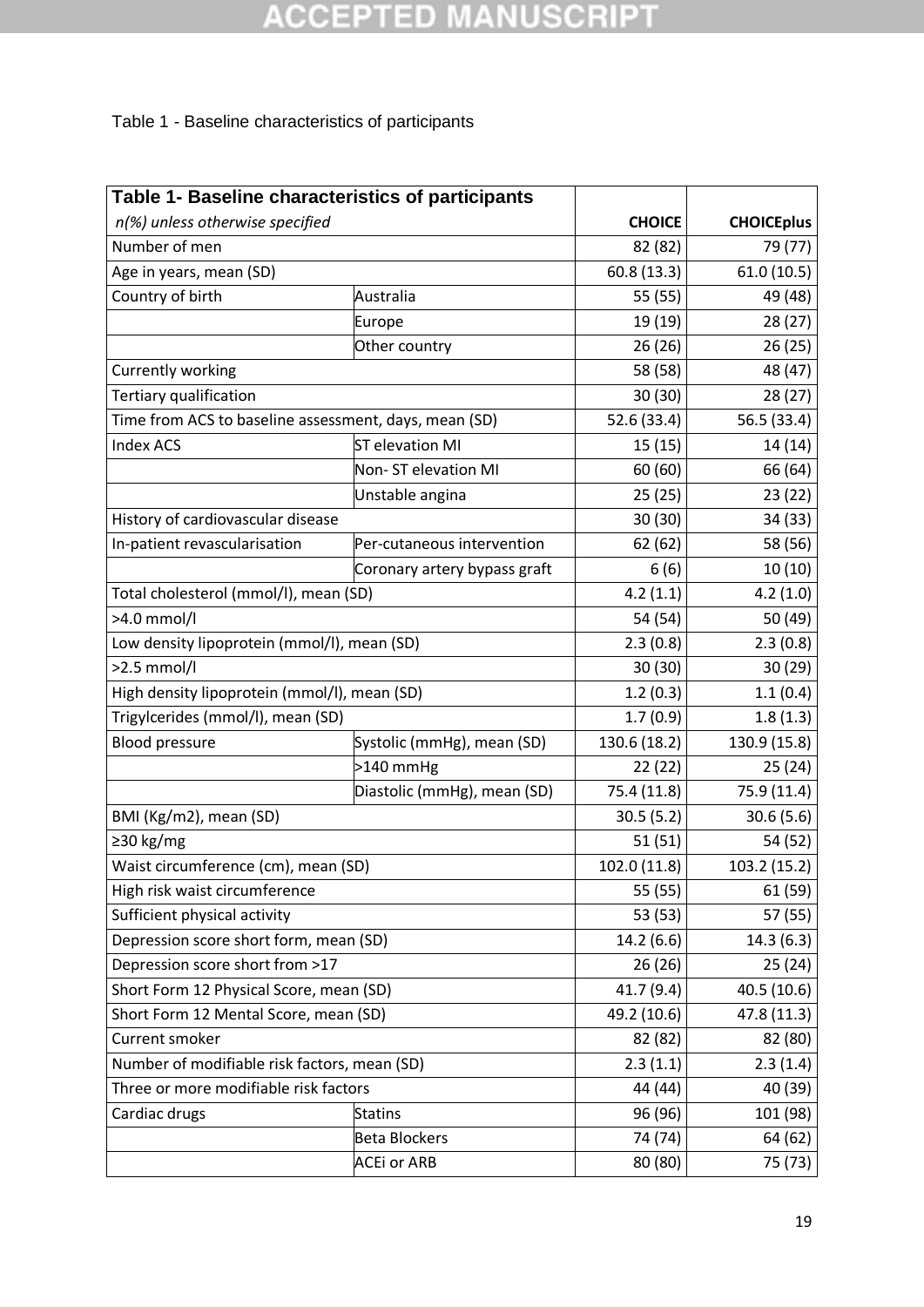| Table 1- Baseline characteristics of participants                                              |                        |                   |         |  |  |
|------------------------------------------------------------------------------------------------|------------------------|-------------------|---------|--|--|
| n(%) unless otherwise specified                                                                | <b>CHOICE</b>          | <b>CHOICEplus</b> |         |  |  |
|                                                                                                | Aspirin or clopidogrel | 95 (95)           | 97 (94) |  |  |
| Recommended fruit and vegetable consumption                                                    |                        | 28(28)            | 22(21)  |  |  |
| Recommended fish consumption                                                                   |                        | 56 (56)           | 48 (47) |  |  |
| Recommended alcohol intake                                                                     |                        | 65 (65)           | 73 (71) |  |  |
| SD-standard deviation, ACS- acute coronary syndrome, MI- myocardial infarction, BMI- body mass |                        |                   |         |  |  |
| index, ACEi- angiotensin converting enzyme inhibitors, ARB- angiotensin receptor blockers      |                        |                   |         |  |  |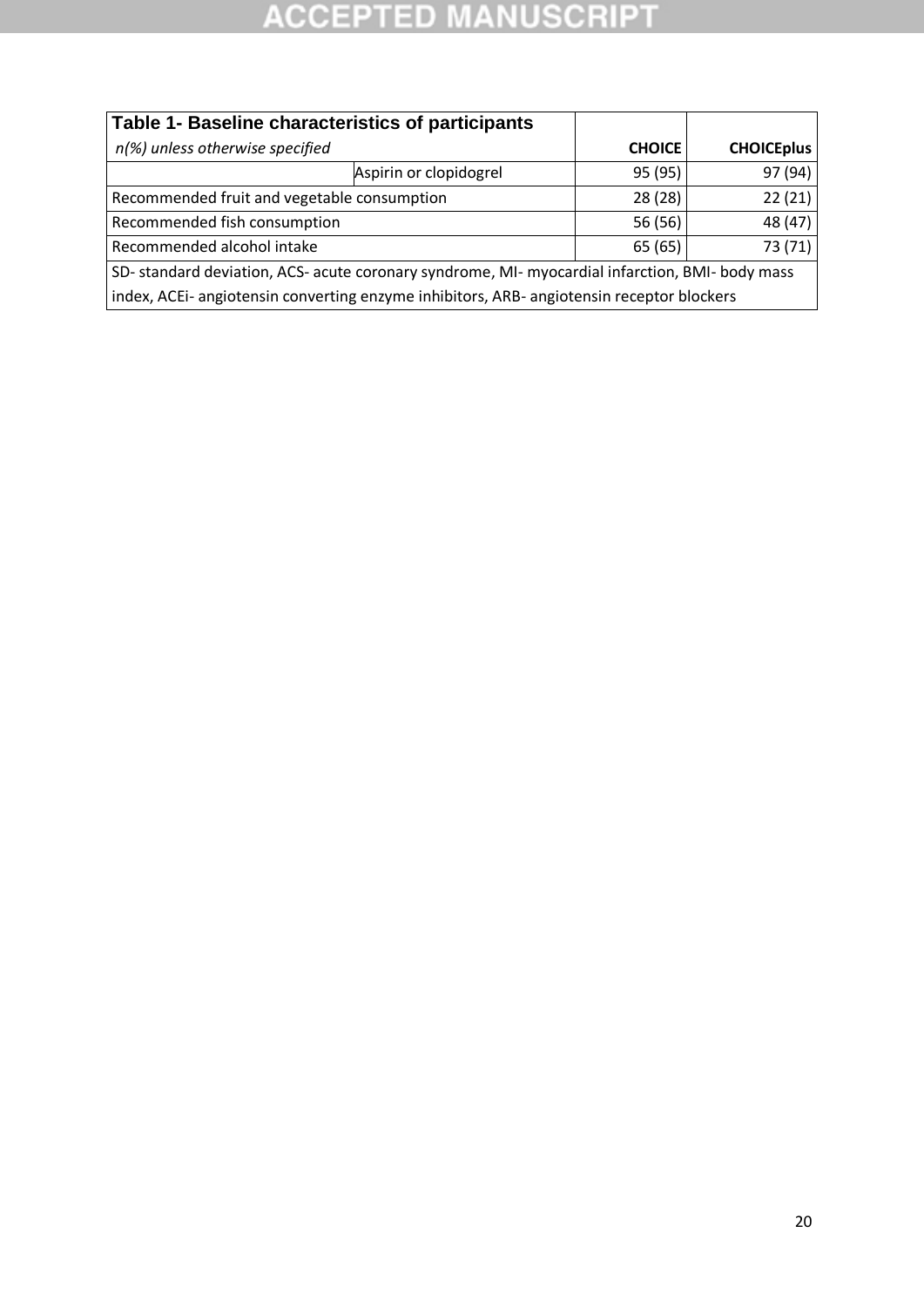### Table 2 - Outcomes of CHOICE vs CHOICE*Plus* at 2 years

|                                       | Table 2- Outcomes of CHOICE vs         |               |                   |                             |         |
|---------------------------------------|----------------------------------------|---------------|-------------------|-----------------------------|---------|
| <b>CHOICEPlus at 2 years</b>          |                                        |               |                   | <b>Difference</b>           |         |
|                                       | n(%) unless otherwise specified        | <b>CHOICE</b> | <b>CHOICEplus</b> | (95% Cl)                    | p-value |
|                                       | Total cholesterol (mmol/l), mean (SD)  | 4.0(0.79)     | 3.9(0.72)         | $0.1$ (-0.1, 0.3)           | 0.2169  |
| >4.0 mmol/l                           |                                        | 35(35)        | 33 (32)           | $3(-10, 15.9)$              | 0.6549  |
|                                       | Low density lipoprotein (mmol/l), mean | 2.1(0.67)     |                   | $2.0(0.53)$ 0.1 (-0.1, 0.3) | 0.2966  |
| (SD)                                  |                                        |               |                   |                             |         |
| $>2.5$ mmol/l                         |                                        | 17(17)        | 9(9)              | $8.3$ (-0.9,<br>17.4)       | 0.0782  |
|                                       |                                        |               |                   |                             |         |
| mean (SD)                             | High density lipoprotein (mmol/l),     | 1.3(0.32)     | 1.2(0.31)         | 0.1(0, 0.2)                 | 0.0499  |
|                                       | Trigylcerides (mmol/l), mean (SD)      | 1.7(1.87)     | 1.9(1.65)         | $-0.1$ $(-0.6)$             | 0.6668  |
|                                       |                                        |               |                   | (0.4)                       |         |
| Blood                                 | Systolic (mmHg), mean                  | 136 (18)      | 137 (16)          | $-0.9$ ( $-5.6$ )           | 0.7104  |
| pressure                              | (SD)                                   |               |                   | 3.8)                        |         |
|                                       | $>140$ mmHg                            | 24 (24)       | 27(26)            | $-2.2$ $(-14.1,$            | 0.7162  |
|                                       |                                        |               |                   | 9.7)                        |         |
|                                       | Diastolic (mmHg), mean                 | 78.3 (10)     | 79.0 (9)          | $-0.7$ $(-3.3, 2)$          | 0.6325  |
|                                       | (SD)                                   |               |                   |                             |         |
| BMI (Kg/m2), mean (SD)                |                                        | 29.7(4.6)     | 30.3(5.7)         | $-0.5$ $(-2, 0.9)$          | 0.4581  |
| ≥30 kg/mg                             |                                        | 30 (30)       | 43 (42)           | $-11.7$ ( $-24.8$ )         | 0.0812  |
|                                       |                                        |               |                   | 1.3)                        |         |
|                                       | Waist circumference (cm), mean (SD)    | 102 (10.3)    | 104 (12.6)        | $-2$ ( $-5.2$ , 1.2)        | 0.2219  |
| High risk waist circumference         |                                        | 71 (71)       | 75 (73)           | $-1.8$ ( $-14.2$ )          | 0.7735  |
|                                       |                                        |               |                   | 10.6)                       |         |
| Sufficient physical activity          |                                        | 63 (63)       | 65 (63)           | $-0.1$ $(-13.4)$            | 0.9874  |
|                                       |                                        |               |                   | 13.2)                       |         |
|                                       | Depression score short form, mean (SD) | 13.5(5.2)     | 13.7(5.0)         | $-0.1$ ( $-1.5$ )           | 0.8673  |
|                                       |                                        |               |                   | 1.3)                        |         |
| Depression score short from >17       |                                        | 21(21)        | 19 (18)           | $2.6$ (-8.4,                | 0.6475  |
|                                       |                                        |               |                   | 13.5)                       |         |
|                                       | Short Form 12 Physical Score, mean     | 44.0 (9.1)    | 41.5(10.4)        | $2.5(-0.2, 5.2)$            | 0.0720  |
| (SD)                                  |                                        |               |                   |                             |         |
|                                       | Short Form 12 Mental Score, mean (SD)  | 50.9(10.2)    | 50.0(10.6)        | $0.9$ (-2, 3.8)             | 0.5389  |
| Non-smoker                            |                                        | 86 (86)       | 88 (85)           | $0.6(-9.1)$                 | 0.9087  |
|                                       |                                        |               |                   | 10.2)                       |         |
|                                       | Number of modifiable risk factors,     | 1.8(1.12)     | 1.9(1.14)         | $0(-0.3, 0.3)$              | 0.8299  |
| mean (SD)                             |                                        |               |                   |                             |         |
| Three or more modifiable risk factors |                                        | 24 (24)       | 26(25)            | $-1.2$ ( $-13.1$ )          | 0.8372  |
|                                       |                                        |               |                   | 10.6)                       |         |
| Cardiac drugs                         | <b>Statins</b>                         | 96 (96)       | 95 (92)           | $3.8(-2.7,$                 | 0.2552  |
|                                       |                                        |               |                   | 10.2)                       |         |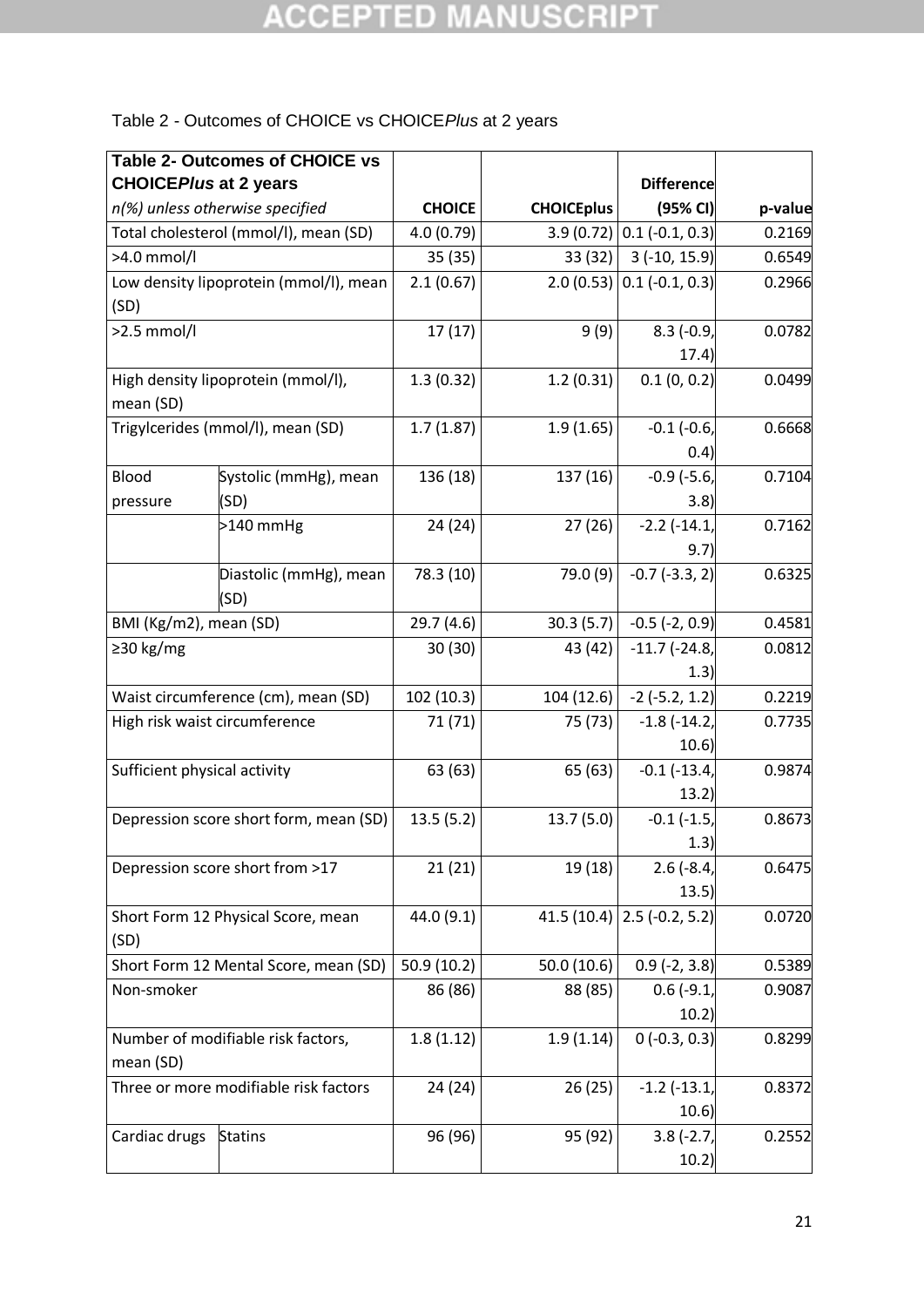| <b>Table 2- Outcomes of CHOICE vs</b>                                                        |               |                   |                         |         |
|----------------------------------------------------------------------------------------------|---------------|-------------------|-------------------------|---------|
| <b>CHOICEPIus at 2 years</b>                                                                 |               |                   | <b>Difference</b>       |         |
| n(%) unless otherwise specified                                                              | <b>CHOICE</b> | <b>CHOICEplus</b> | (95% CI)                | p-value |
| Beta blockers                                                                                | 73 (73)       | 64 (62)           | $10.9$ (-1.9,           | 0.0985  |
|                                                                                              |               |                   | 23.6)                   |         |
| ACEi or ARB                                                                                  | 81 (81)       | 81 (79)           | $2.4(-8.7)$             | 0.6755  |
|                                                                                              |               |                   | (13.4)                  |         |
| Aspirin or clopidogrel                                                                       | 88 (88)       | 87 (84)           | $3.5(-5.9, 13)$         | 0.4654  |
| Recommended fruit and vegetable                                                              | 52 (52)       |                   | 58 (56) -4.3 (-18, 9.4) | 0.5377  |
| consumption                                                                                  |               |                   |                         |         |
| Recommended fish consumption                                                                 | 70 (70)       | 63 (61)           | $8.8(-4.2,$             | 0.1855  |
|                                                                                              |               |                   | 21.8                    |         |
| Recommended alcohol intake                                                                   | 89 (89)       | 96(93)            | $-4.2$ ( $-12, 3.6$ )   | 0.2922  |
| Abbreviations: SD = standard deviation; BMI = body mass index; ACEi = angiotensin converting |               |                   |                         |         |
| enzyme inhibitors; ARB = angiotensin receptor blockers.                                      |               |                   |                         |         |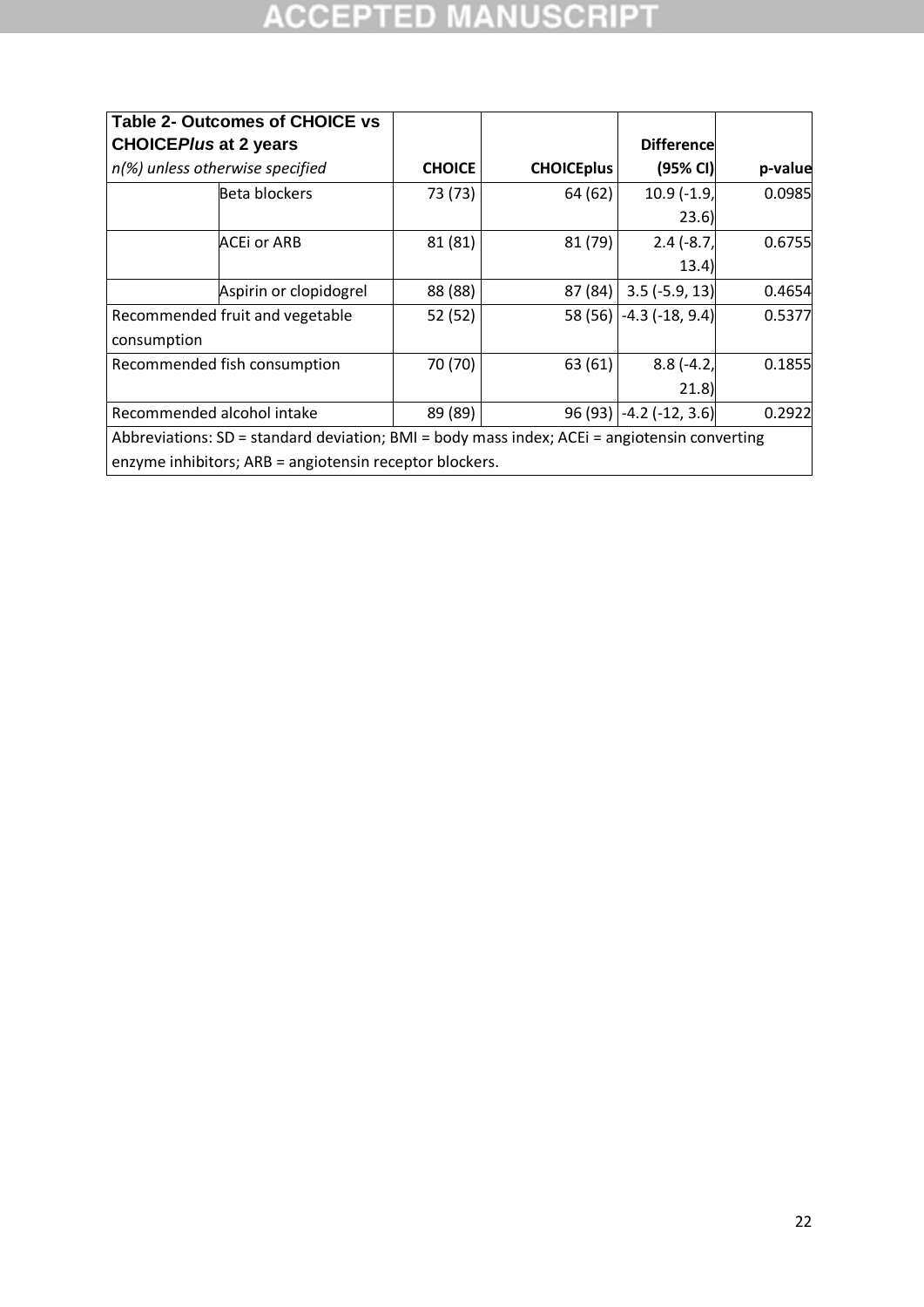### Table 3 - Outcomes of combined groups: baseline vs 2 years

|                                       | <b>Table 3- Outcomes of combined</b>   |                 |                            |                            |         |
|---------------------------------------|----------------------------------------|-----------------|----------------------------|----------------------------|---------|
|                                       | groups: baseline vs 2 years $n\ll 8$   |                 |                            | <b>Difference</b>          |         |
| unless otherwise specified            |                                        | <b>Baseline</b> | <b>Combined groups</b>     | (95% Cl)                   | p-value |
|                                       | Total cholesterol (mmol/l), mean (SD)  | 4.2(1)          | 3.9(0.8)                   | $-0.3$ ( $-0.4$ , $-$      | 0.0021  |
|                                       |                                        |                 |                            | (0.1)                      |         |
| >4.0 mmol/l                           |                                        | 104 (51.2)      | 68 (33.5)                  | $-17.7$ ( $-17.8$ , $-$    | 0.0001  |
|                                       |                                        |                 |                            | 17.6)                      |         |
|                                       | Low density lipoprotein (mmol/l), mean | 2.3(0.8)        | 2(0.6)                     | $-0.2$ ( $-0.4$ , $-$      | 0.0001  |
| (SD)                                  |                                        |                 |                            | 0.1)                       |         |
| $>2.5$ mmol/l                         |                                        | 60 (29.6)       | 26(12.8)                   | $-16.7$ ( $-16.8$ , $-$    | < .0001 |
|                                       |                                        |                 |                            | 16.7)                      |         |
|                                       | High density lipoprotein (mmol/l),     | 1.1(0.3)        | 1.2(0.3)                   | 0.1(0.1, 0.1)              | 0.0000  |
| mean (SD)                             |                                        |                 |                            |                            |         |
|                                       | Trigylcerides (mmol/l), mean (SD)      | 1.7(1.1)        |                            | $1.8(1.8)$ 0.1 (-0.2, 0.3) | 0.5371  |
| Blood                                 | 130.8 (17)                             | 136.3 (17)      | 5.5(2.9, 8.2)              | 0.0001                     |         |
| pressure                              |                                        |                 |                            |                            |         |
|                                       | 47 (23.2)                              | 51(25.1)        | 2(1.9, 2.1)                | 0.5637                     |         |
|                                       | 75.6 (11.6)                            | 78.7 (9.7)      | 3(1.4, 4.7)                | 0.0004                     |         |
| BMI (Kg/m2), mean (SD)                |                                        | 30.5(5.4)       | 30(5.2)                    | $-0.5(-1.1)$               | 0.0942  |
|                                       |                                        |                 |                            | 0.1)                       |         |
| $\geq$ 30 kg/mg                       |                                        | 105(51.7)       |                            | 73 (36) -15.8 (-15.9, -    | < .0001 |
|                                       |                                        |                 |                            | 15.7)                      |         |
|                                       | Waist circumference (cm), mean (SD)    | 102.6           | 102.8(11.5)                | $0.1$ (-1.3, 1.6)          | 0.8445  |
|                                       |                                        | (13.6)          |                            |                            |         |
|                                       | High risk waist circumference          | 116(57.1)       | 146 (71.9)                 | 14.8 (14.7,                | < .0001 |
|                                       |                                        |                 |                            | 14.9)                      |         |
| Sufficient physical activity          |                                        | 110 (54.2)      | 128 (63.1)                 | 8.9(8.8, 9)                | 0.0244  |
|                                       | Depression score short form, mean (SD) | 14.2(6.4)       | 13.6(5.1)                  | $-0.6$ ( $-1.4$ )          | 0.1087  |
|                                       |                                        |                 |                            | 0.1)                       |         |
|                                       | Depression score short from >17        | 51(25.1)        | 40 (19.7)                  | $-5.4$ ( $-5.5$ ,          | 0.1086  |
|                                       |                                        |                 |                            | 5.3)                       |         |
|                                       | Short Form 12 Physical Score, mean     | 41.1(10)        | 42.7 (9.8)                 | 1.7(0.4, 3)                | 0.0133  |
| (SD)                                  |                                        |                 |                            |                            |         |
|                                       | Short Form 12 Mental Score, mean (SD)  | 48.5 (11)       | 50.5(10.4)                 | 2(0.4, 3.5)                | 0.0126  |
| Non-smoker                            |                                        | 164 (80.8)      | 174 (85.7)                 | 4.9(4.9, 5)                | 0.0412  |
|                                       | Number of modifiable risk factors,     | 2.3(1.2)        | 1.8(1.1)                   | $-0.4$ ( $-0.6$ ,          | 0.0000  |
| mean (SD)                             |                                        |                 |                            | 0.3)                       |         |
| Three or more modifiable risk factors |                                        | 84 (41.4)       | 50 (24.6)                  | $-16.7$ ( $-16.8$ ,        | < .0001 |
|                                       |                                        |                 |                            | 16.7)                      |         |
| Cardiac drugs                         | 197 (97)                               | 191 (94.1)      | $-3$ $(-3, -2.9)$          | 0.1336                     |         |
|                                       | 138 (68)                               | 137 (67.5)      | $-0.5$ ( $-0.6$ , $-0.4$ ) | 0.8864                     |         |